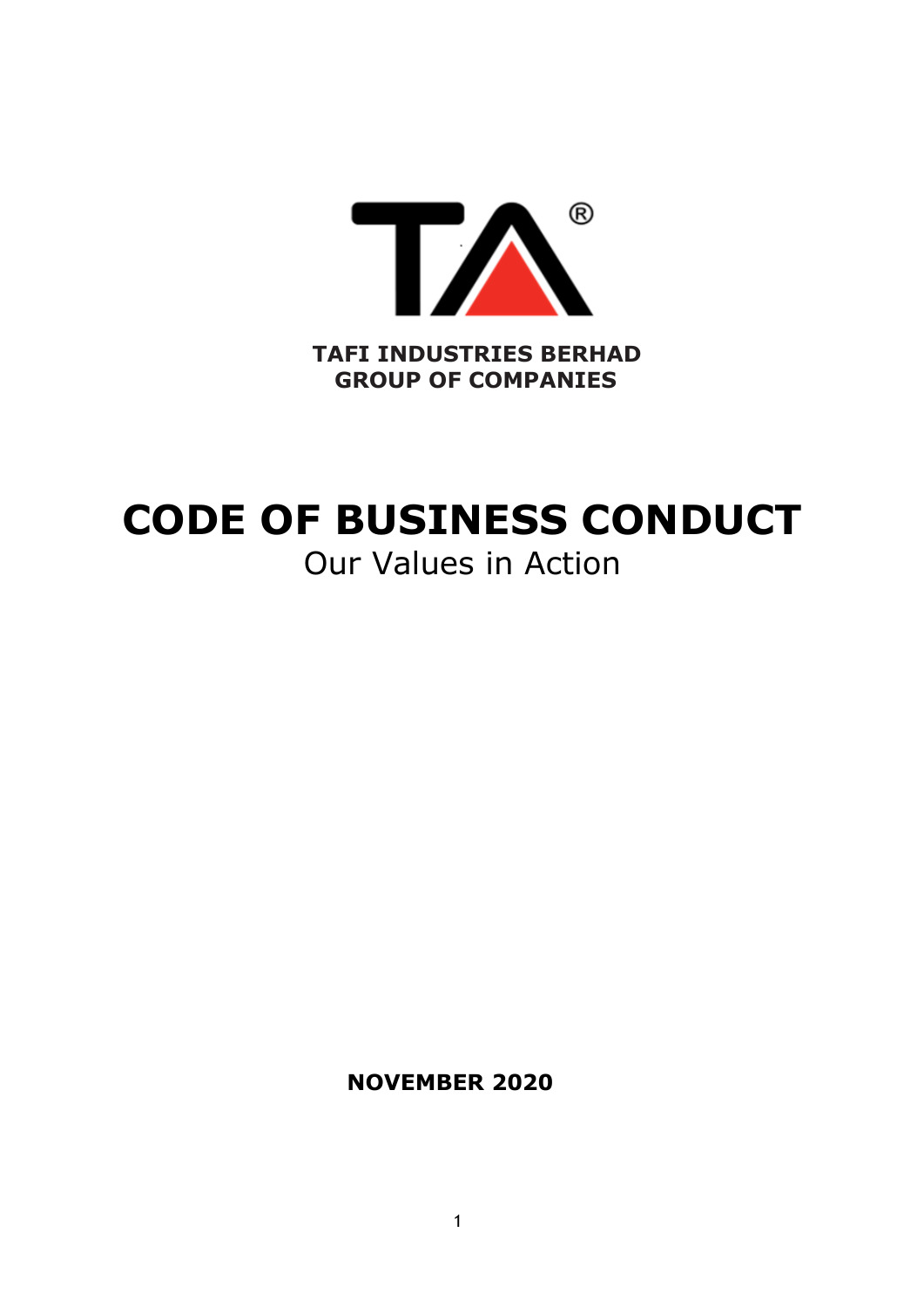# **TAFI INDUSTRIES BERHAD GROUP OF COMPANIES**

## **CODE OF BUSINESS CONDUCT**

At TAFI Industries Berhad and its subsidiary companies ("TAFI Group" or "the Group"), your success is not only measured by the results you achieve, but also how you achieve them. Behaving in an ethical manner is your personal responsibility and you must know, understand and comply with the Code of Business Conduct (COBC).

As you read this handbook, you will learn the standards of behaviour expected of you by TAFI Group and how you can apply them in your daily work life. This will help you demonstrate the Group's Core Values to the people with whom you interact, and create a more positive and ethical work environment, making the Group a respected business leader in the world.

This handbook also provides some questions to challenge your understanding on the standards of conduct required of you in certain situations, so that you are able to make the right decisions for the Group. If you have any concerns about actual or potential violations, you may use the reporting channels listed under the 'Contact Us' section.

In this handbook, the expressions "TAFI Group" and "The Group" are used interchangeably to refer to TAFI Industries Berhad and its subsidiary companies in general. Similarly the words "we", "our", "us" and "you" are used to refer to TAFI Group including all of its Directors and Employees. Where applicable, the word "you" is used to refer to the Counterparties and Business Partners.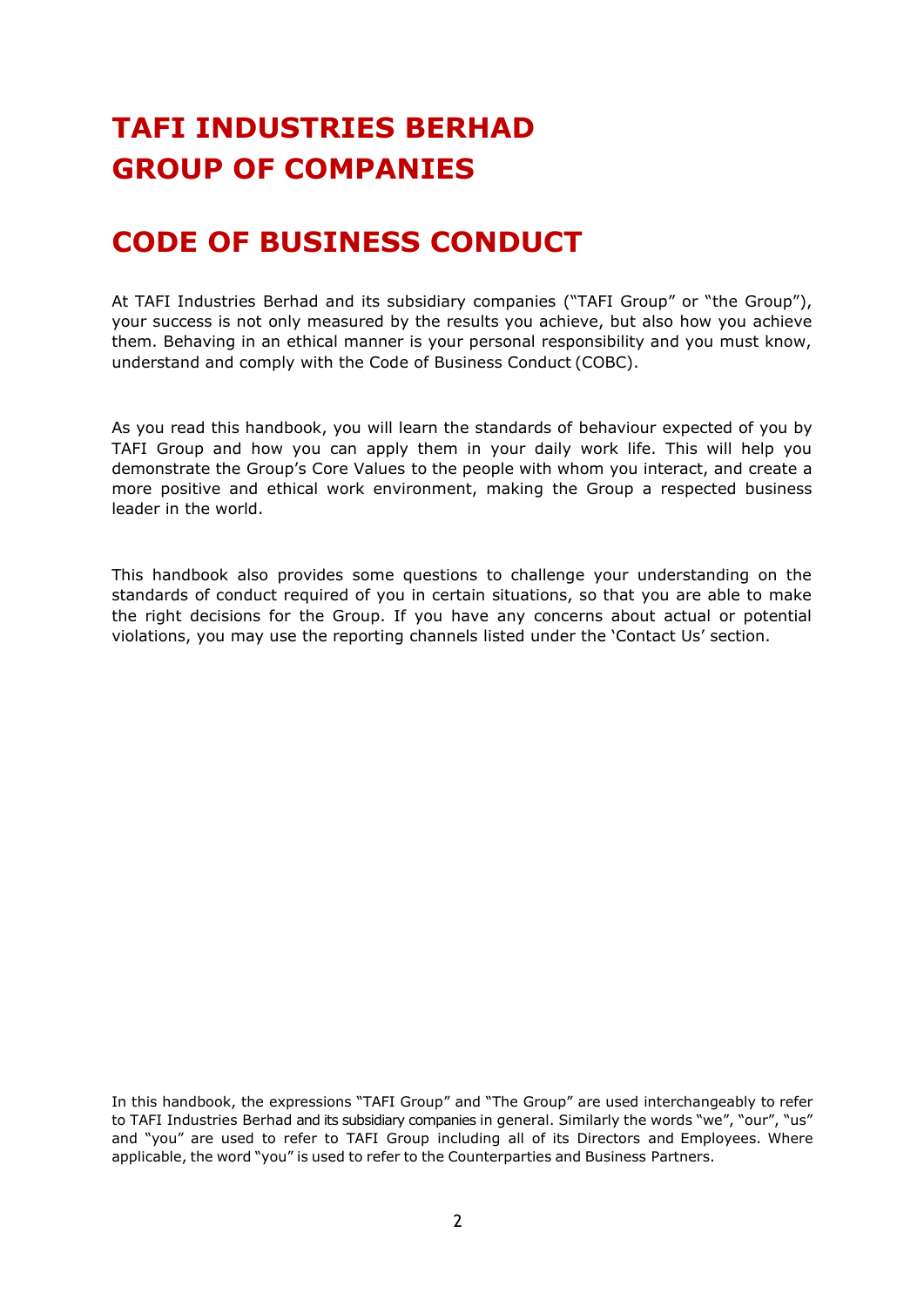# **TAFI GROUP'S VISION & MISSION**

#### **VISION**

To be a global enterprise with sustainable growth.

#### **MISSION**

- ➢ To delight our customers by providing quality support through value added products and services
- ➢ To provide conducive environment where employees can excel through our commitment to continuous training and development
- $\triangleright$  To practise corporate social responsibility and a culture that is environmentally responsive
- ➢ To build strategic partnership in the supply chain for sustainable growth
- ➢ To continuously deliver above average industry returns to shareholders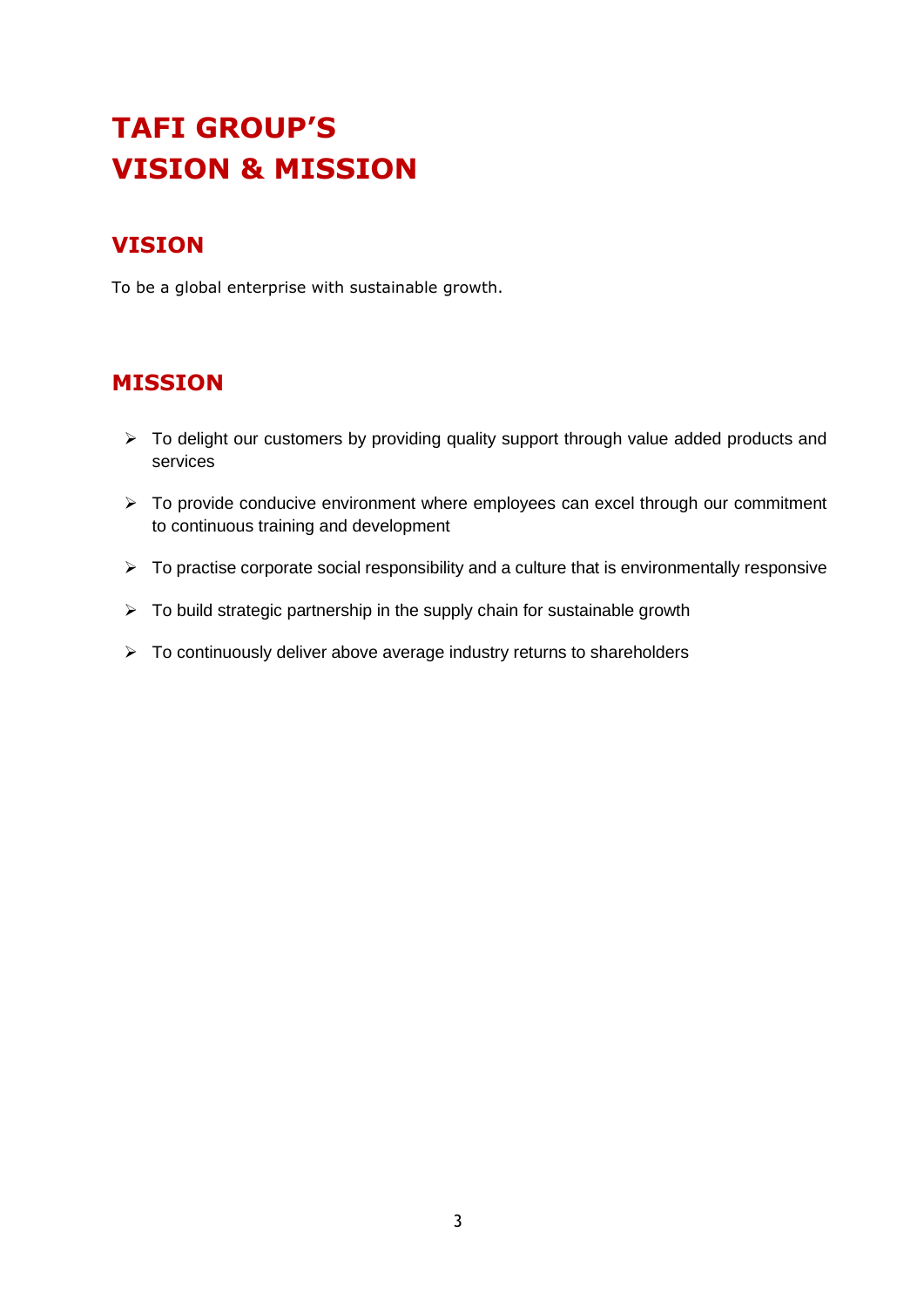# **TAFI GROUP'S QUALITY POLICY**

**C** ommitted and well-trained employees with required technical skills.

**E** nsure on-time delivery.

**R** educe cost of operation.

**G** enerating effectiveness.

**A** chieving customer's expectations.

**S** elf-improvement.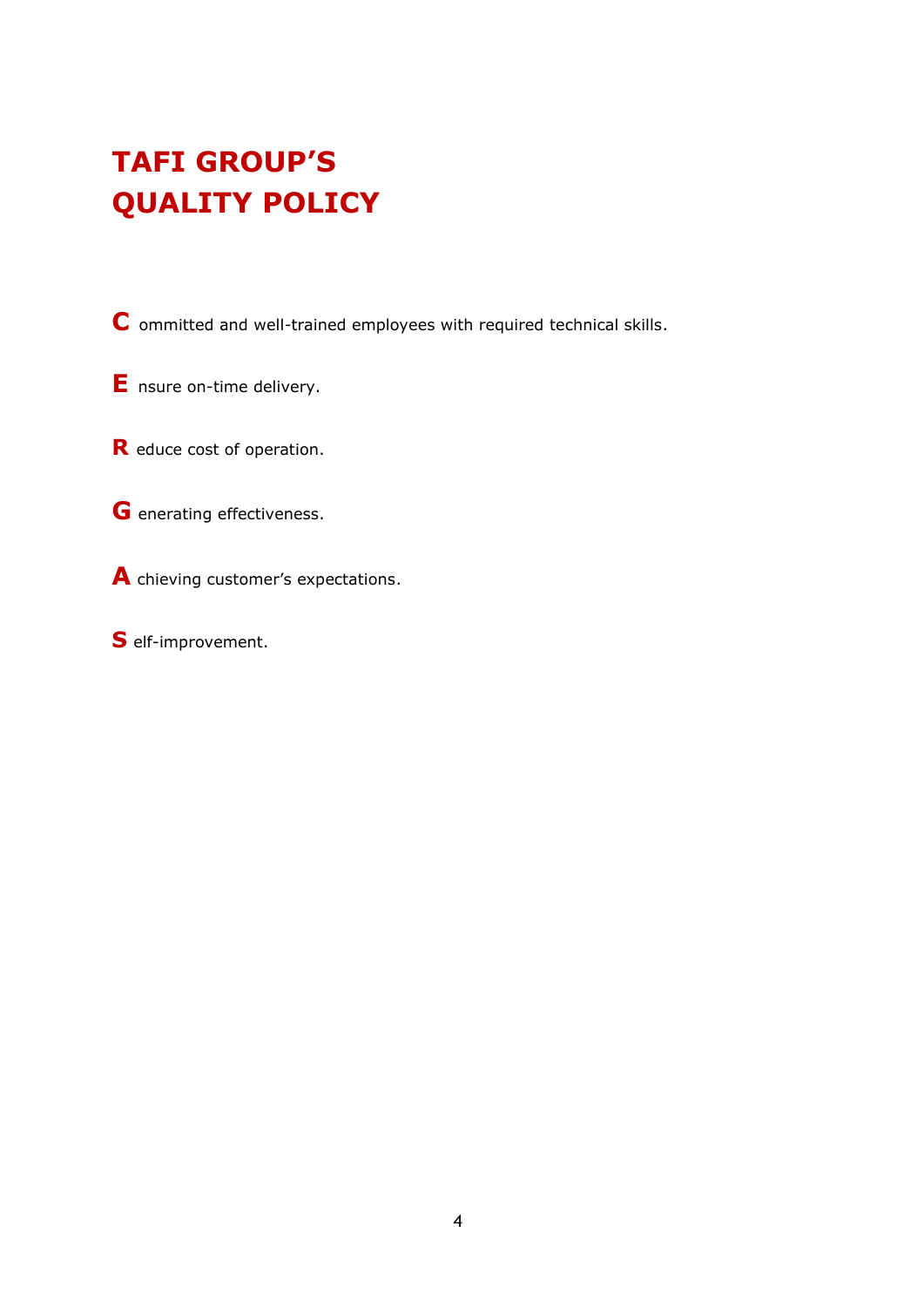# **TAFI GROUP'S CORE VALUES**

### **Integrity**

Uphold high levels of personal and professional values in all our business interactions and decisions.

#### **Respect & Responsibility**

Respect for the individuals we interact with and the environment that we operate in (internally and externally) and committing to being responsible in all our actions.

#### **Enterprise**

Seek and seize opportunities with speed and agility, challenging set boundaries.

#### **Excellence**

Stretch the horizons of growth for ourselves and our business through our unwavering ambition to achieve outstanding personal and business results.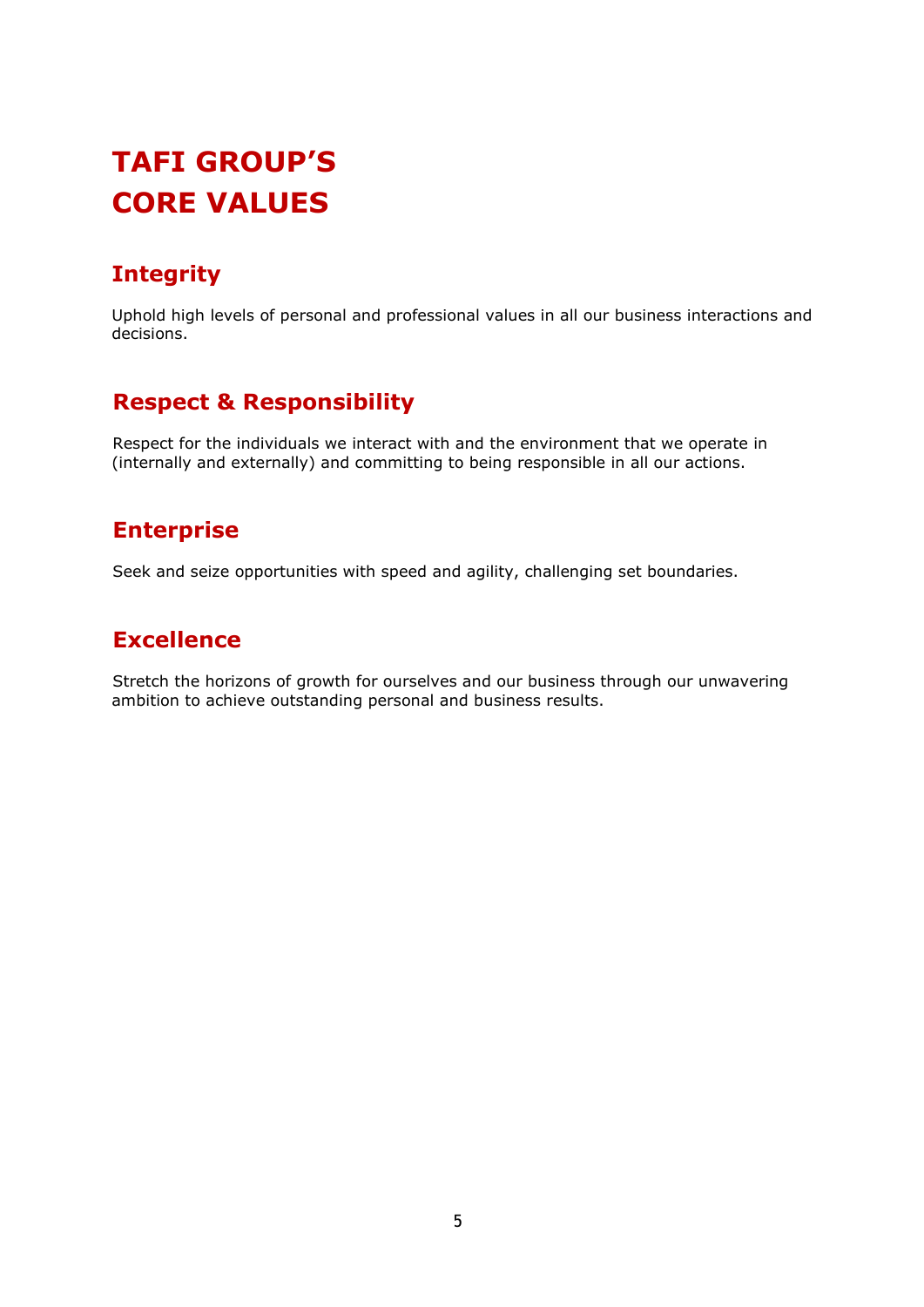### **TAFI GROUP'S BUSINESS PRINCIPLES**

The Group's foundation is built on our Core Values, which guide our actions and the way we conduct our business. This is applied in our Business Principles:

#### **Health, Safety and Environment**

Health and safety are important to our Employees and the communities where we operate.

We ensure our business operations are sustainable, by proactively addressing environmental challenges and respecting fundamental human rights, without sacrificing long-term economic value creation.

#### **Compliance**

Complying with all laws and regulations of the countries where we operate in.

#### **Working with Local Communities**

Engaging with and contributing to local communities in a socially responsible manner wherever we operate, without compromising the benefits of any particular stakeholder.

#### **Fair Business Practices**

Ensuring we promote fair business practices and compete in an ethical manner.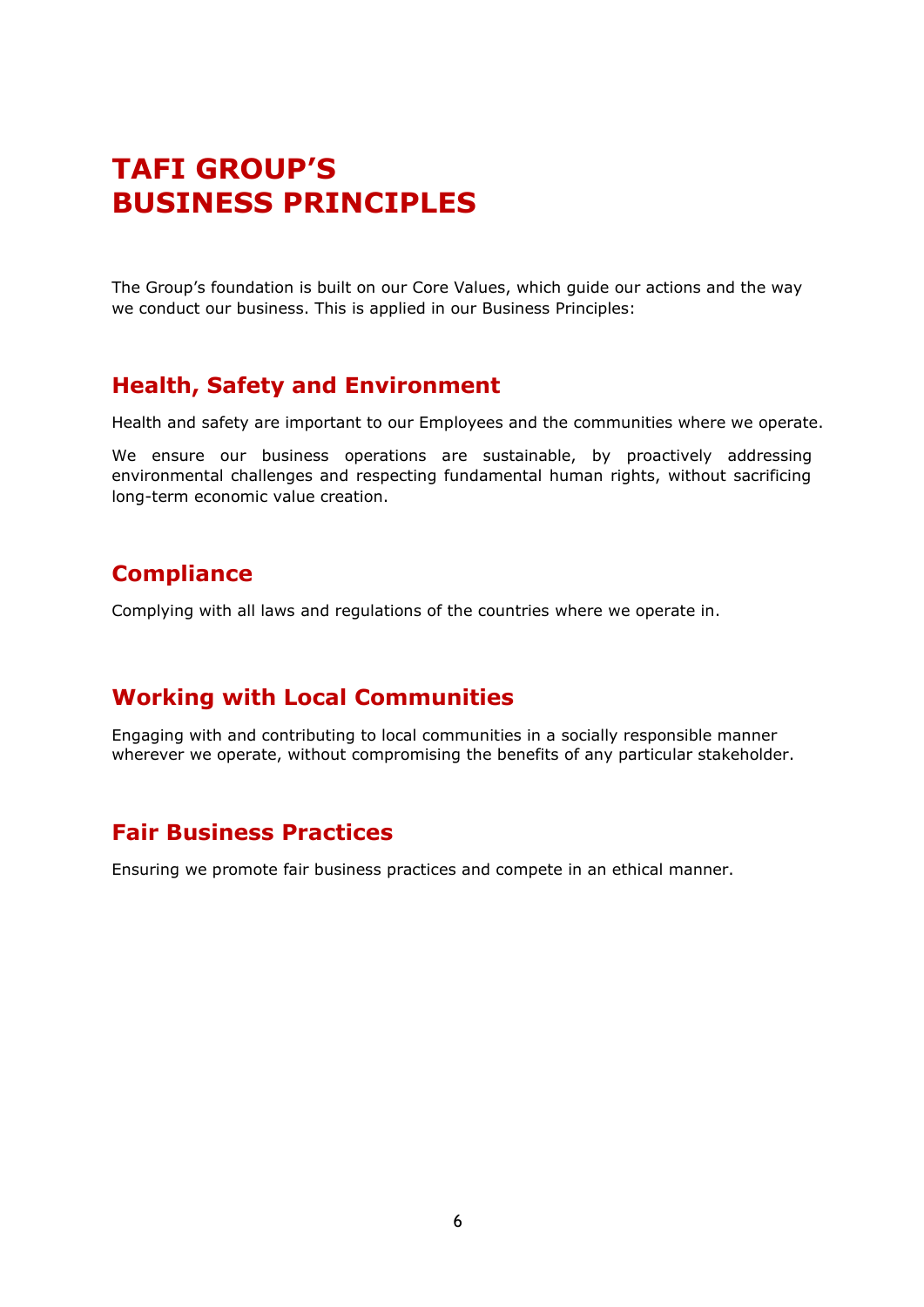### **Message from the Group Managing Director**

Dear Colleagues,

Welcome to TAFI Group's Code of Business Conduct (COBC). In order to remain relevant in the rapidly changing business environment we live in, it is vital for us to have our own COBC.

When faced with difficult business choices, remember that we are not alone in the decision making process. It is our responsibility to seek guidance from our superior, peers, or from any other internal sources, to help us identify the appropriate solutions.

I expect all of you to familiarise yourselves and stand guided by our COBC, and to embrace our values in your daily work.

**Dato' Sri Azlan bin Azmi Group Managing Director**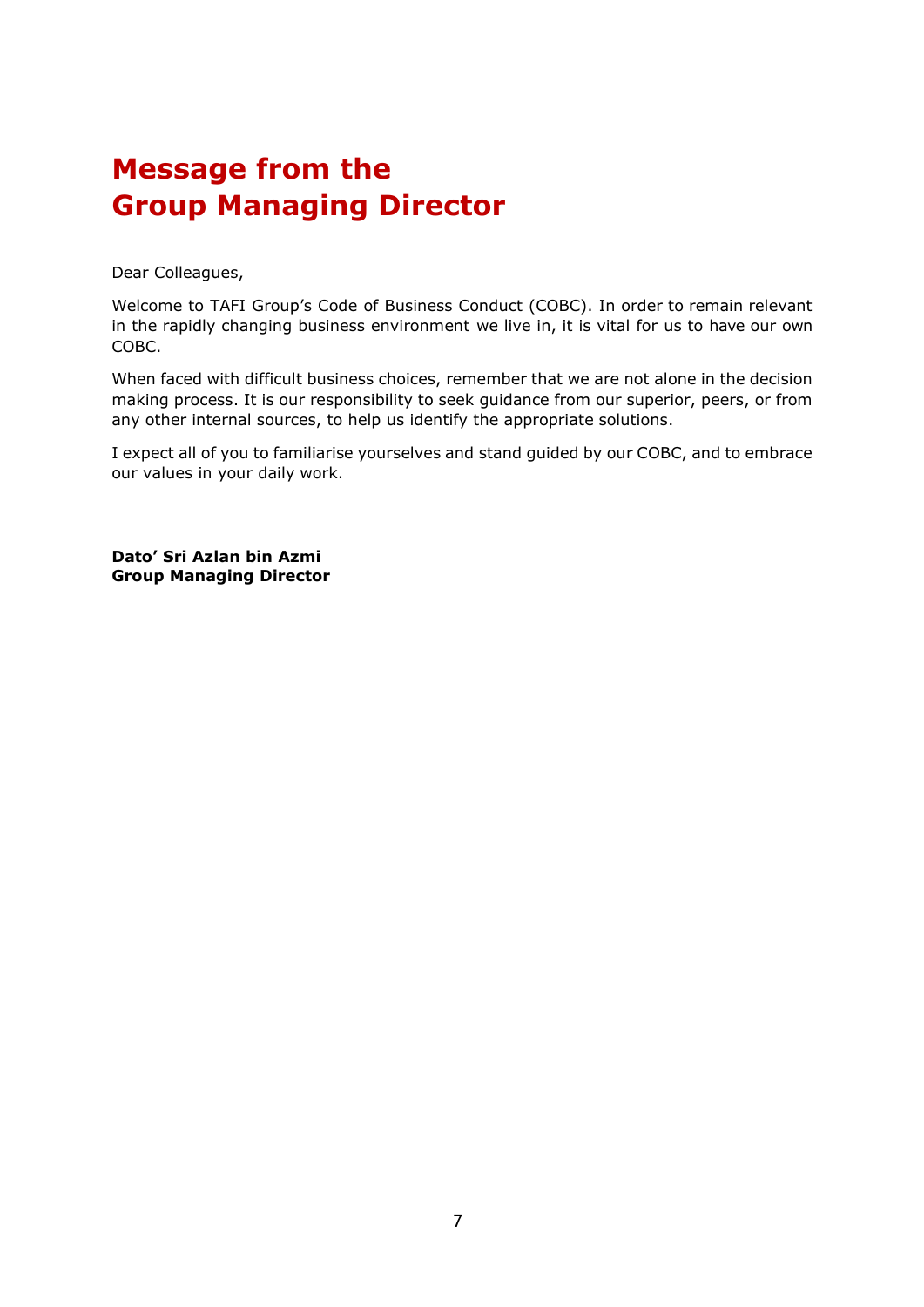#### **TABLE OF CONTENTS**

|                                           | <b>1. PURPOSE</b>                                              | 10  |
|-------------------------------------------|----------------------------------------------------------------|-----|
|                                           | 2. SCOPE                                                       | 10  |
|                                           | <b>3. GENERAL PRINCIPLES OF THE COBC</b>                       | 10  |
|                                           | <b>4. RESPONSIBILITY AND COMPLIANCE WITH THE COBC</b>          | 10  |
|                                           | <b>5. WORKING WITH ONE ANOTHER</b>                             | 12  |
|                                           | 5.1 Respect                                                    |     |
|                                           | 5.2 Equal Opportunity and non-discrimination                   |     |
|                                           | 5.3 Harassment and violence                                    |     |
|                                           | 5.4 Illegal substances                                         |     |
|                                           | 5.5 Criminal activities                                        |     |
|                                           | 5.6 Environment, occupational safety and health                |     |
|                                           | 5.7 Human rights                                               |     |
|                                           | 5.8 Personal data protection                                   |     |
| <b>6. AVOIDING CONFLICTS OF INTERESTS</b> |                                                                |     |
|                                           | 6.1 General guidance                                           |     |
|                                           | 6.2 Reporting a conflict of interest                           |     |
|                                           | 6.3 Dealings with suppliers, customers, agents and competitors |     |
|                                           | 6.4 Personal dealings with suppliers and customers             |     |
|                                           | 6.5 Outside employment and activities outside the group        |     |
|                                           | 6.6 Board membership                                           |     |
|                                           | 6.7 Family members and close personal relationships            |     |
|                                           | 6.8 Investment activities                                      |     |
|                                           | 7. GUARDING AGAINST BRIBERY AND CORRUPTION                     | 20  |
|                                           | 7.1 Bribery and corruption                                     |     |
|                                           | 8. GIFTS, ENTERTAINMENT AND TRAVEL                             | 22. |
|                                           | 8.1 Gifts                                                      |     |
|                                           | 8.2 Entertainment                                              |     |
|                                           | 8.3 Travel                                                     |     |
|                                           | <b>9. DONATIONS AND SPONSORSHIPS</b>                           | 25  |
|                                           | <b>10. PROTECTING THE GROUP AND SHAREHOLDERS</b>               | 27  |
|                                           | 10.1 Protecting group assets                                   |     |

10.2 Accuracy of financial information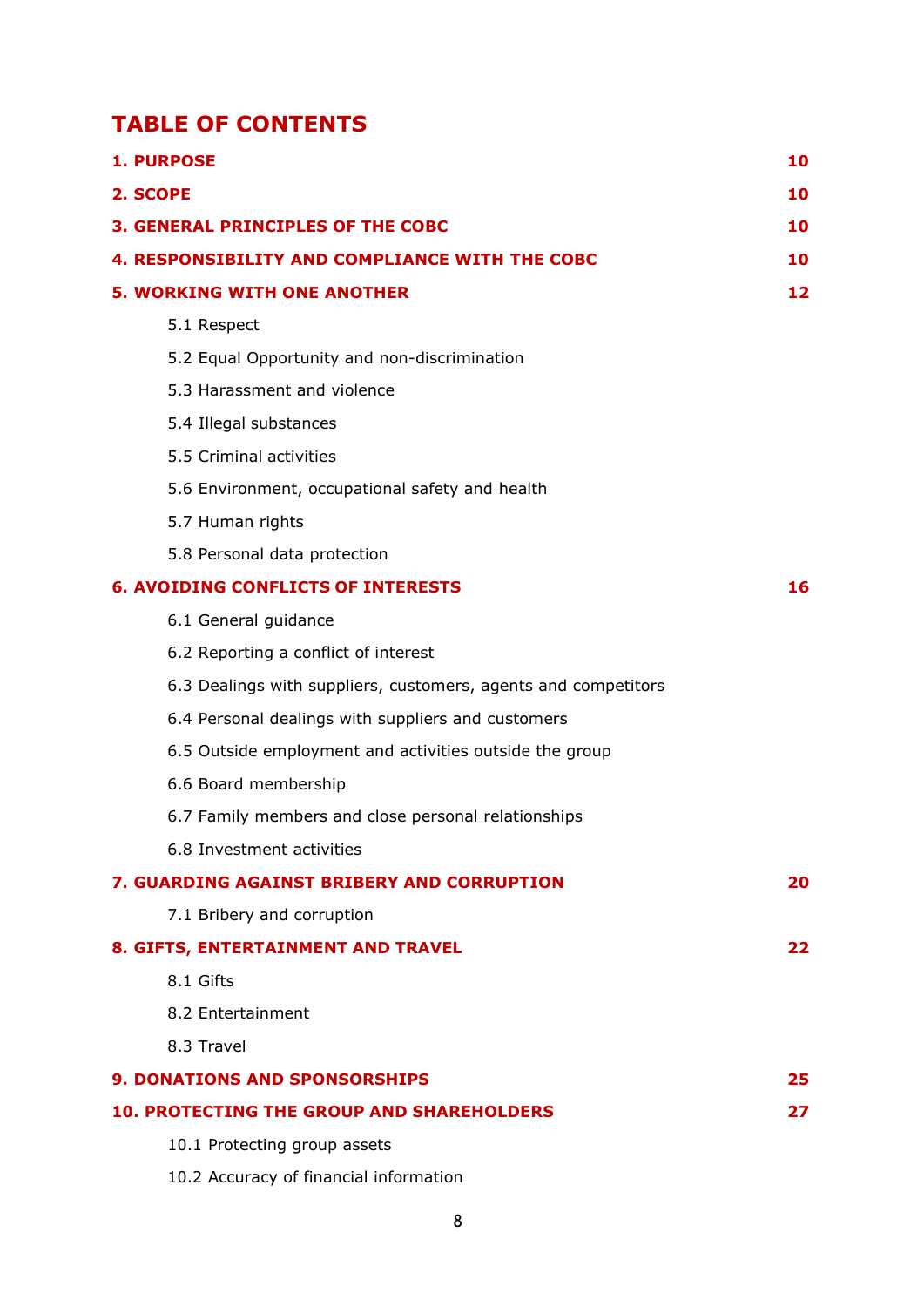| 10.3 Proprietary and confidential information                                                        |    |
|------------------------------------------------------------------------------------------------------|----|
| 10.4 Insider information, securities trading and public disclosure                                   |    |
| 10.5 Information technology                                                                          |    |
| 10.6 Records management                                                                              |    |
| 10.7 Business communication                                                                          |    |
| 10.8 Social media                                                                                    |    |
| 11. DEALING WITH COUNTERPARTIES AND BUSINESS PARTNERS                                                | 31 |
| 11.1 Counterparties                                                                                  |    |
| 11.2 Customers (Business Partner)                                                                    |    |
| 11.3 Joint ventures and business alliances (Business Partner)                                        |    |
| 11.4 Competition and anti-trust laws                                                                 |    |
| 11.5 International trade laws                                                                        |    |
| 11.6 Environment, land access and sustainable development                                            |    |
|                                                                                                      |    |
| 12. DEALING WITH GOVERNMENT AUTHORITIES, POLITICAL PARTIES AND<br><b>INTERNATIONAL ORGANISATIONS</b> | 35 |
| 12.1 Dealing with regulators and government agencies                                                 |    |
| 12.2 Political activities                                                                            |    |
| 12.3 Political contributions                                                                         |    |
| 12.4 Anti-money laundering and anti-terrorism financing                                              |    |
| <b>13. ADMINISTRATION OF THE COBC</b>                                                                | 38 |
| 13.1 Where to get guidance                                                                           |    |
| 13.2 Raising a concern or reporting a violation                                                      |    |
| 13.3 No retaliation                                                                                  |    |
| 13.4 Investigation of potential COBC violation and disciplinary actions                              |    |
| <b>DEFINITIONS</b>                                                                                   | 40 |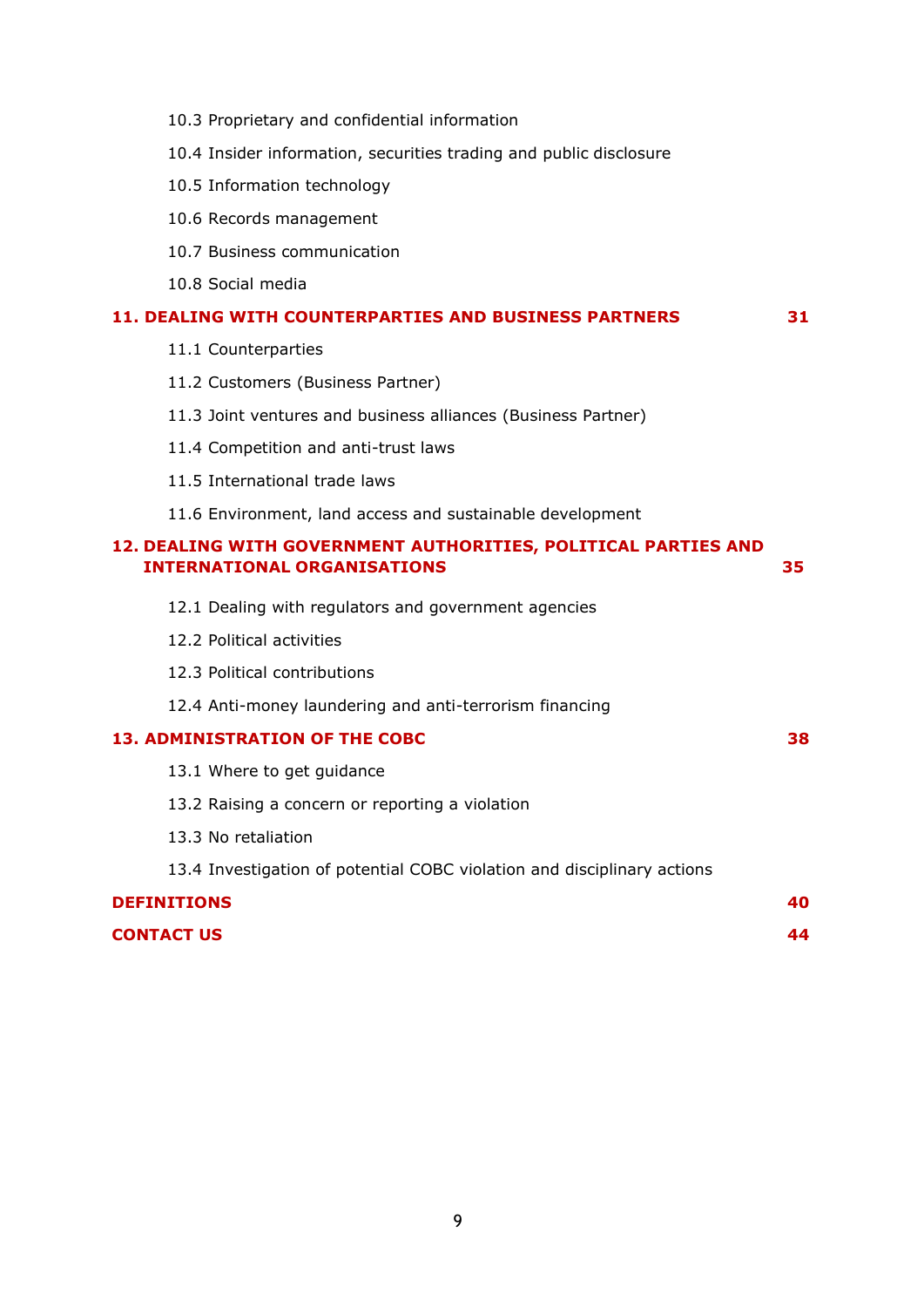# **PURPOSE**

# **SCOPE**

# **GENERAL PRINCIPLES OF THE COBC**

# **RESPONSIBILITY AND COMPLIANCE WITH THE COBC**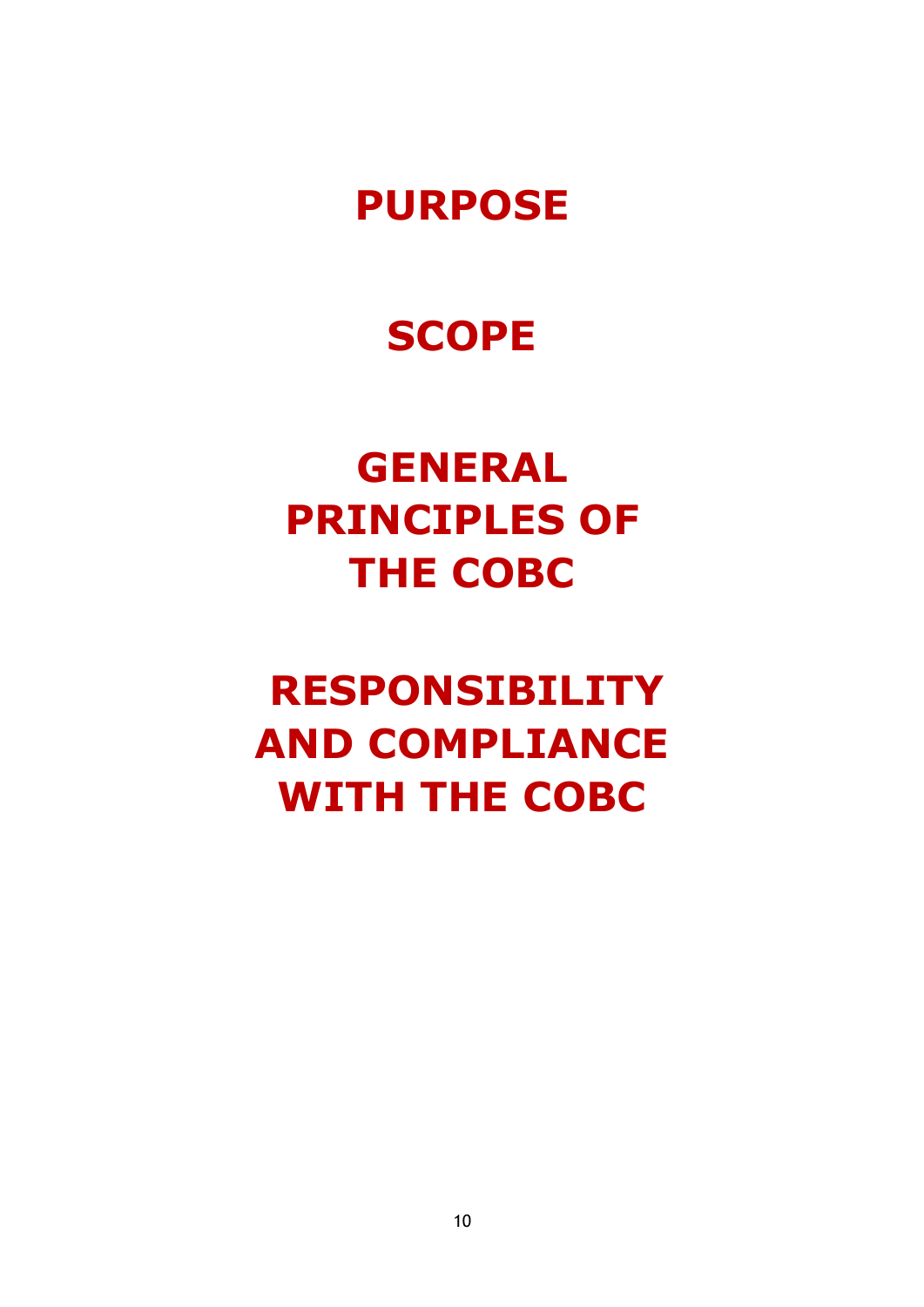#### <span id="page-10-0"></span>**1. PURPOSE**

The COBC handbook provides guidance on the standards of behaviour expected of all Directors and Employees of the TAFI Group, and where applicable, Counterparties and Business Partners. The standards of behaviour are derived from the Group's Core Values and Business Principles.

#### <span id="page-10-1"></span>**2. SCOPE**

The COBC applies to all Directors and Employees of the Group. This includes Employees on secondment to Joint Ventures, affiliates or associates. Counterparties are also expected to comply with this handbook. Business Partners are encouraged to adopt similar principles and standards of behaviour.

The COBC applies to all businesses and countries in which the Group operates.

#### <span id="page-10-2"></span>**3. GENERAL PRINCIPLES OF THE COBC**

We pride ourselves on our reputation for behaving fairly, honestly and ethically wherever we do business, and our collective commitment to uphold integrity throughout the Group.

The COBC is not an exhaustive document and does not address every possible situation. You are obliged to familiarise yourself with and adhere to all applicable policies, procedures, laws and regulations of the countries in which the Group operates.

When there is a conflict between the provisions of this handbook, the Group Policies and Authorities (GPA) and regulatory and legislative provisions, the stricter provisions shall apply. However, if the local custom or practice conflicts with this handbook, you are required to comply with the COBC.

Above all else, you must exercise sound judgements in making the right decisions.

#### <span id="page-10-3"></span>**4. RESPONSIBILITY AND COMPLIANCE WITH THE COBC**

Apart from understanding and complying with the COBC, as a Director or an Employee, you are also responsible to:

- Ensure those reporting to you understand and comply with the COBC;
- Promote compliance and good ethical values via leadership by example; and
- Provide guidance to others who have raised concerns or questions regarding the COBC.

All Directors and Employees of the Group must read and declare compliance with the COBC upon appointment to or joining the Group and may be subjected to disciplinary action, up to and including termination of employment or dismissal, for violating the COBC. Violation of the COBC that is related to criminal acts may result in prosecution after referral to the appropriate authorities.

As Counterparties, you are also required to understand and comply with the relevant aspects of the COBC. Violation of the COBC may result in blacklisting by the Group. Business Partners are encouraged to adopt similar principles and standards of behaviour.

The administration of the COBC shall be under the responsibility of the Group Compliance Officer.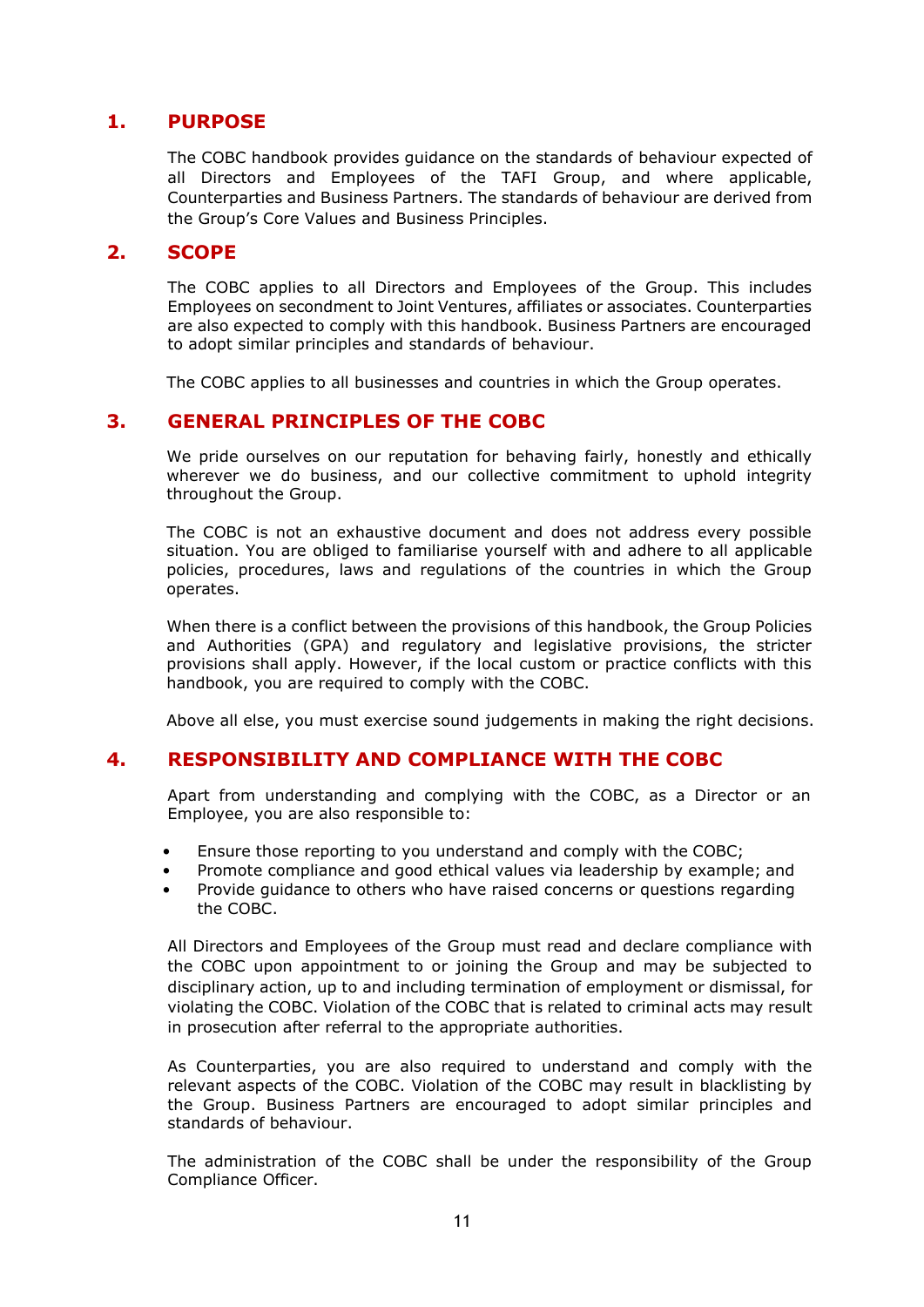# WORKING WITH ONE ANOTHER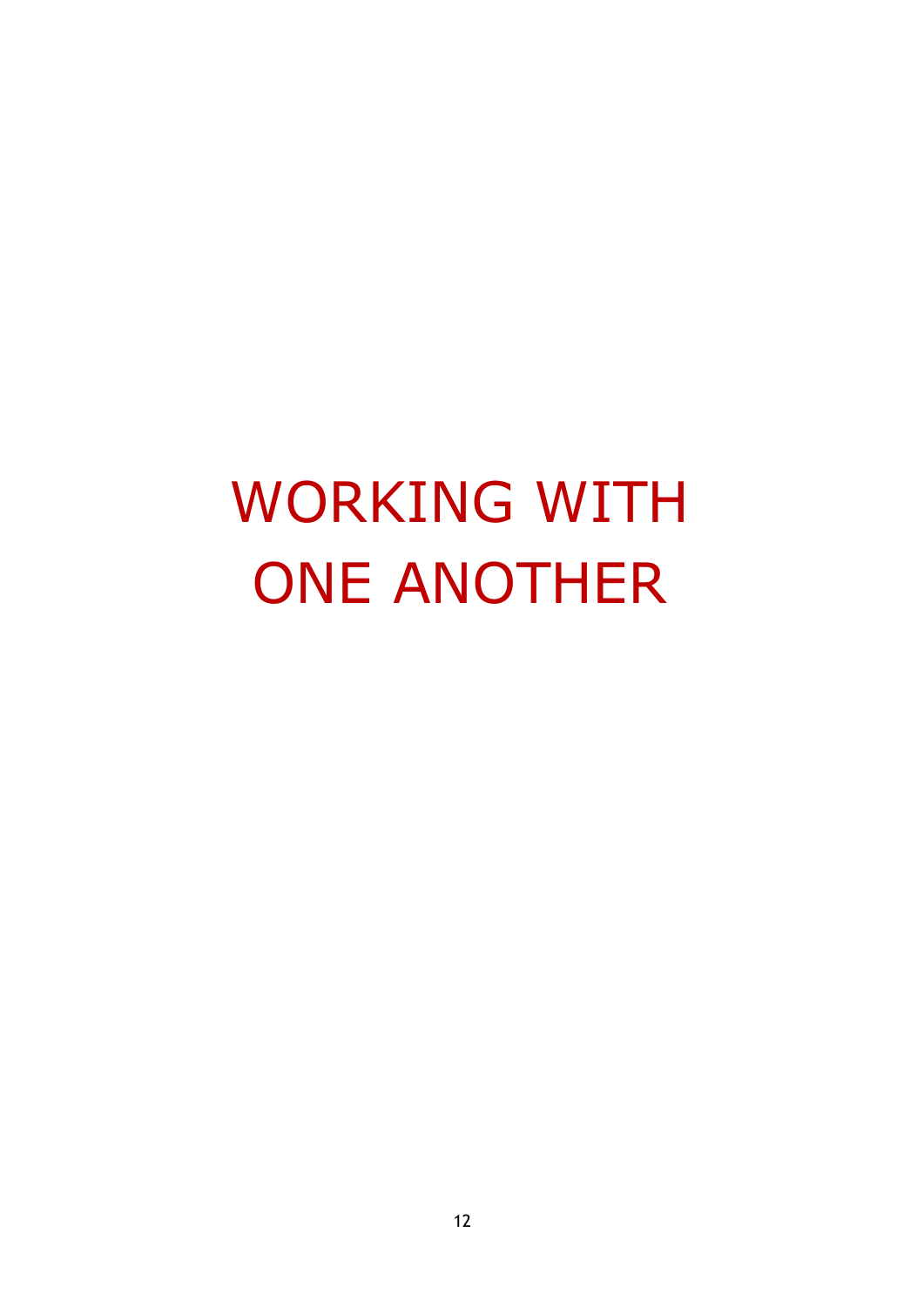### <span id="page-12-0"></span>**5. WORKING WITH ONE ANOTHER**

The Group is committed to fostering an inclusive environment where everyone is treated with respect, trust and dignity.

#### **5.1 Respect**

You shall treat your superiors, peers, subordinates and external stakeholders with respect, trust, honesty and dignity.

#### **5.2 Equal Opportunity and Non-Discrimination**

The Group provides equal opportunities to all and endeavours to ensure that employment-related decisions are based on relevant qualifications, merit, performance and other job-related factors and in compliance with all applicable laws and regulations.

You must not discriminate based on gender, race, disability, nationality, religion, age or sexual orientation unless specific laws or regulations expressively provide for selection according to specific criteria.

#### **5.3 Harassment and Violence**

Any types of harassment and violence will not be tolerated. These actions or behaviours include derogatory comments based on gender, racial or ethnic characteristics, and unwelcomed sexual advances, spreading of malicious rumors or use of emails, voicemail and other forms of communication channels to transmit derogatory or discriminatory material.

#### **5.4 Illegal Substances**

The Group strictly prohibits the use or transfer of illegal drugs or other illegal substances in the workplace.

#### **5.5 Criminal Activities**

You must not engage or become involved in any behaviour or activities that may be categorised as subversive or commit any wrongdoing, criminal or otherwise that is punishable under the laws of any country. If you are found guilty by a court of law or found to be involved in subversive activities or commit a criminal offence, you will be dealt with in accordance with the Group's relevant policies and procedures.

#### **5.6 Environment, Occupational Safety and Health**

The Group strives to provide a safe, secure and healthy working environment.You must create and maintain a safe working environment to prevent workplace injuries by:

- Using all devices provided for your protection;
- Ensuring that protective devices are in good working condition;
- Reporting immediately unsafe equipment and tools, hazardous conditions and accidents to the Management; and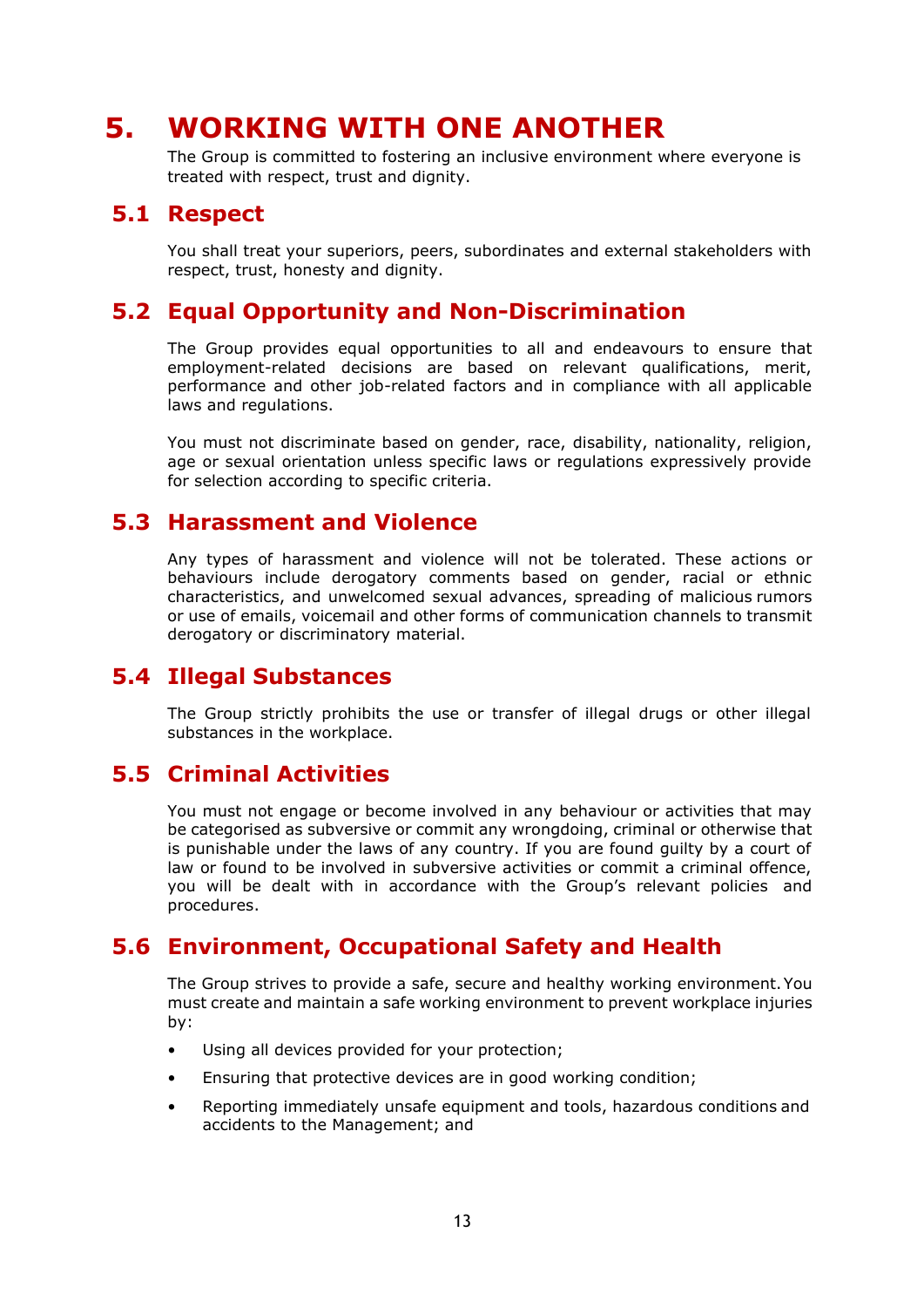• Complying with the Occupational Safety and Health laws and regulations of any country and the Group's environmental, safety and health rules and regulations.

You are also responsible for the safety of fellow Employees and the general public and are encouraged to promptly report any breaches of environmental, safety and health laws at the workplace. In case of doubt, please seek clarification from your supervisors.

#### **5.7 Human Rights**

The Group has a responsibility to respect, support and uphold fundamental human rights. Our commitment extends to all persons within our sphere of influence, which includes all our Employees, workers in our operations, Counterparties and communities surrounding our operations. We are also committed to working with our Counterparties and Business Partners to encourage them to uphold respect for human rights as outlined in our policies and to encourage them to have similar commitments within their own business practices.

Where adverse human rights impacts arising from our business activities are identified, we are committed to mitigating the negative effects and where possible to address and resolve such impacts in a timely manner.

We shall ensure that our standards and practices are in compliance with all applicable local legislations and are consistent with internationally recognised principles and standards. We respect the rights of our Employees, our workers in our operations and our communities through our commitments which include but are not limited to:

- **Providing Equal Opportunities.** We promote diversity and inclusion and will not tolerate any form of discrimination.
- **Respecting Freedom of Association.** We respect the rights of Employees to join and form organisations of their own choice and to bargain collectively.
- **Eradicating any form of Exploitation.** We endeavour to eradicate any form of forced or bonded labour, slavery, human trafficking and sexual exploitation.

#### • **Ensuring Favourable Working Conditions.**

We ensure decent living and working conditions for all our Employees. We strive to provide a fair wage and access to basic needs for all our Employees and workers in our operations.

#### • **Enhancing Safety and Health.**

We provide a safe and healthy working environment for our Employees and workers in our operations and support the wellbeing of our communities.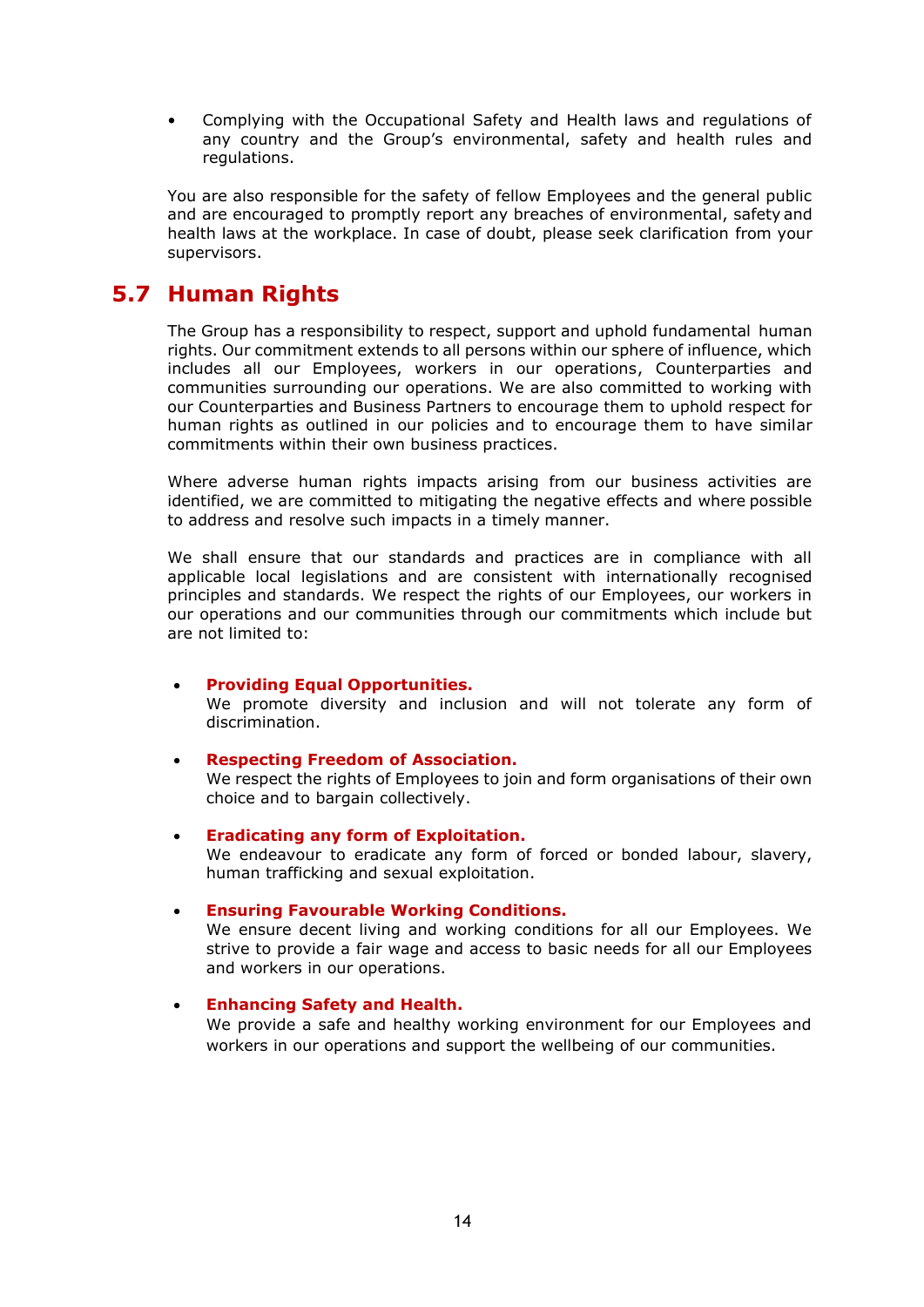• **Respecting Community Rights and the Rights of Indigenous People.** We uphold the process of Free, Prior and Informed Consent and recognise that the local communities have the right to give or withhold their consent to proposed projects that may affect the lands they own, occupy or otherwise use.

#### • **Protecting the Rights of Vulnerable People**

We protect and respect the rights of vulnerable people such as marginalised groups, persons of different abilities and refugees.

#### • **Protecting the rights of children.**

We seek to promote the wellbeing of children, and safeguard them from any form of maltreatment or exploitation, including child sex tourism, child trafficking, child labour and child pornography.

#### • **Eliminating violence and sexual harassment.**

We seek to promote an environment where all forms of harassment and abuse are eliminated and to provide support for victims.

When faced with conflicts between local and international norms and/or standards within the countries and territories in which we operate, we endeavour to uphold the higher standards, wherever possible and within the constraints of national legislation.

Each of us has the responsibility to respect these rights and to ensure that we conduct our business in line with these guiding principles. Any suspected violation of human rights within our operations shall immediately be reported through the established grievance and whistleblowing channels.

#### **5.8 Personal Data Protection**

The Group respects the privacy and confidentiality of its Employees, Directors, Counterparties, Business Partners and customers' personal data. Personal data should be kept private and protected, unless access is granted for legitimate business purposes.

If you have access to such data, you are required to comply with the applicable laws, such as Personal Data Protection Act, and also the Group's policies. Appropriate measures must be taken if you are dealing with personal data in terms of collection, processing, disclosure, security, storage and retention.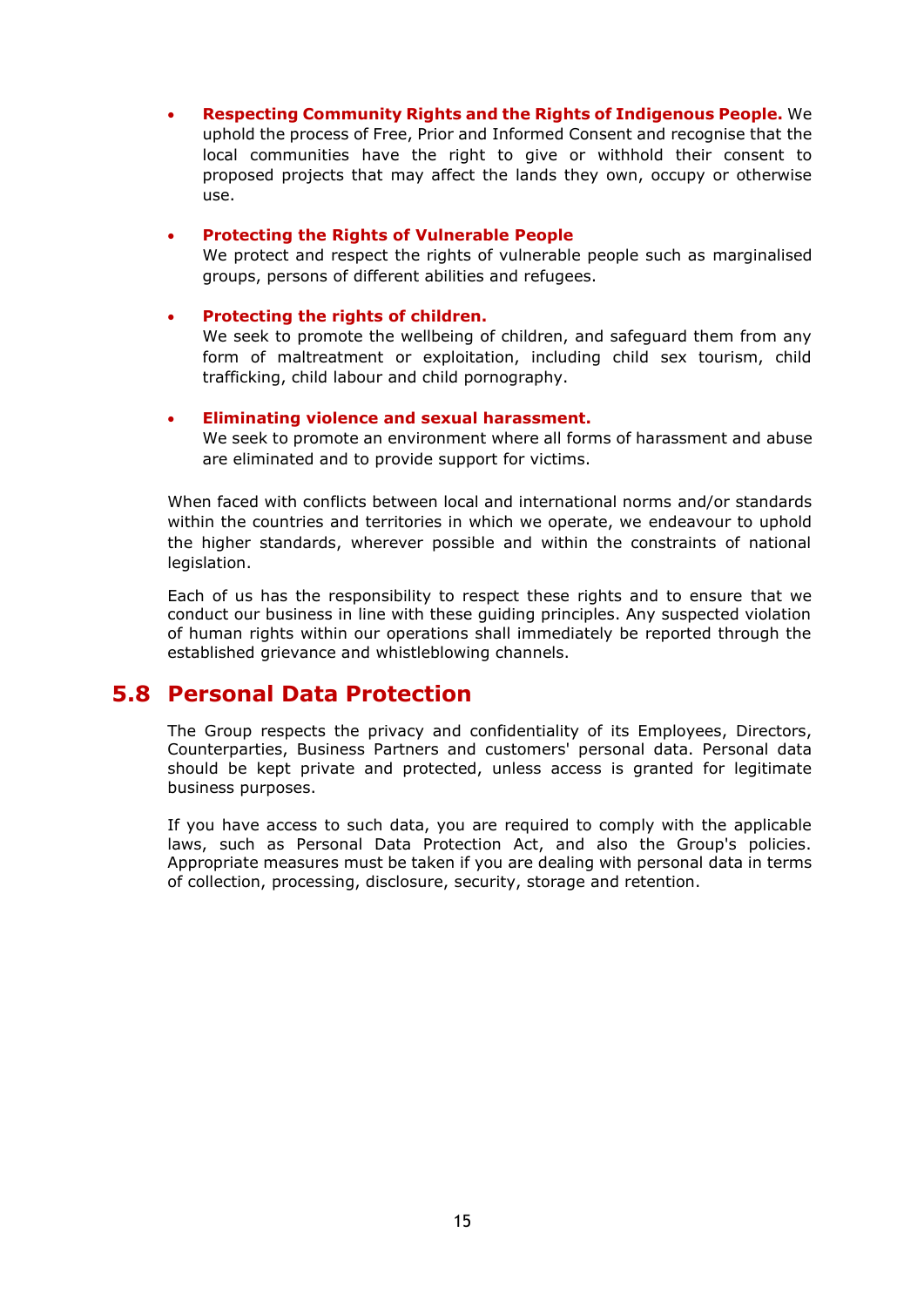# AVOIDING CONFLICTS **OF** INTEREST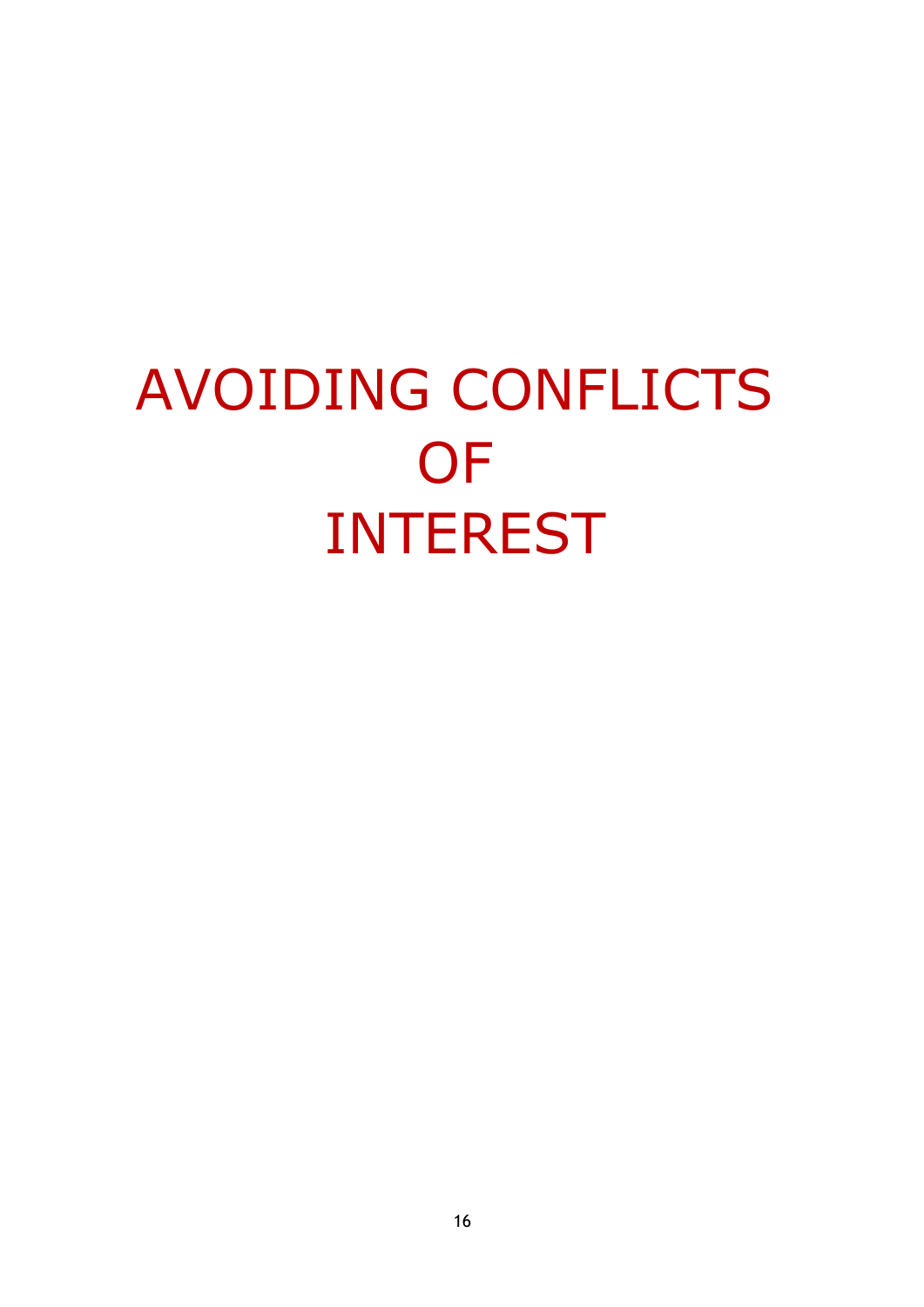#### **6. AVOIDING CONFLICTS OF INTERESTS**

All Directors and Employees are expected to make business decisions in the best interests of the Group.

#### **6.1 General Guidance**

A conflict of interest arises when you have a personal interest that could be seen to have the potential to interfere with your objectivity in performing duties or exercising judgment on behalf of the Group. You should avoid conflicts of interests.

You must not use your position, official working hours, Group resources and assets for personal gain or for the advantage of those you are associated with.

If you find yourself in a situation of conflict whether actual or potential, speak to your Head of Department so that it could be managed properly. Such situation must be reported to the Group Managing Director or the Group Chief Executive Officer in writing as soon as practicable stating the facts, nature and extent of the conflict.

#### **6.2 Reporting a Conflict of Interest**

Group Employee who is in a situation of actual or potential conflict must inform the respective Head of Department in writing as soon as the situation arises. The Head of Department shall consult with the relevant party to facilitate deliberation, depending on the nature of the conflict. If you are uncertain on any matter relating to the disclosure, you can seek advice from the Group Compliance Officer.

The Head of Department shall then take such action as is considered necessary to safeguard the interests of the Group and/or provide dispensation under allowable circumstances. Where the conflict involves an award of contract or proposed contract with the Group, the terms of the contract must be deliberated and decided independently e.g. through an independent tender committee if the approval is via a tender committee. You are also to refrain from participating in any of the tender process.

As a Director, you must disclose the conflict to the Board, and where relevant, the prior approval of shareholders must be sought, in accordance with applicable laws and regulations.

Upon consultation and approval, you are required to comply with all requirements and agreed action plan to resolve the conflict. In the event that the conflict is still ongoing or remains unresolved, you are expected to continue disclosing the COI to the respective Head of Department in writing annually.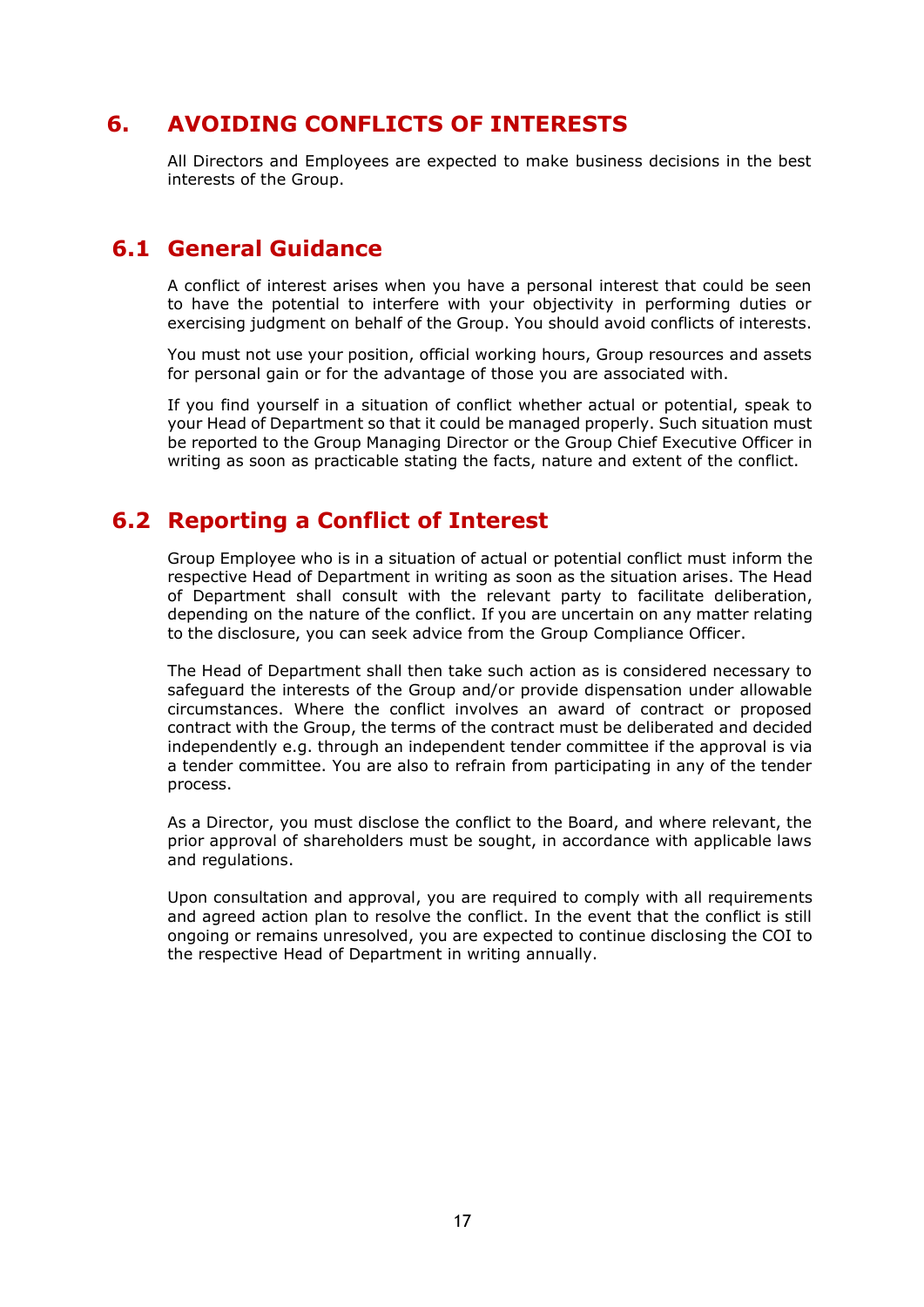#### **6.3 Dealings with Suppliers, Customers, Agents and Competitors**

Any Employee or their family members must not have:

- Any financial interest in a supplier, customer, agent or competitor of the Group, except that in the case of a public listed company whereby an interest of less than 5% in the equity will be disregarded; and
- Any business dealings or contractual arrangements with any Group Company. This excludes staff purchases for personal consumption, or purchases which are on no more favourable terms than those offered to the public.

In the case of payments by the Group to officially appointed selling agents, the buyer should have knowledge of the normal commercial practice that commission is payable to the agents, and consequently specific approval from the buyer is not required.

With the exception of the above instances, Employees are prohibited from receiving commissions from Counterparties, Business Partners and competitors of the Group.

#### **6.4 Personal Dealings with Suppliers and Customers**

Every Director or Employee must ensure that their personal business dealings with suppliers and customers are on an arms-length basis e.g. purchases which are on no more favourable terms than those offered to the public.

#### **6.5 Outside Employment and Activities Outside the Group**

As a full-time Employee, you must not take up employment outside the Group or engage in any outside business or service which may be in competition with the Group or give rise to actual or perceived or potential conflict of interests with your duties in the Group.

Unless written approval is obtained from Group Managing Director or the Group Chief Executive Officer, you are not allowed to be a member of the government, quasi government or statutory bodies or become office bearers, council member, committee member of trade or professional associations. All fees and/or remuneration that you receive in connection with such membership must be paid over to the Group. This restriction does not apply to social or community-related clubs and associations.

#### **6.6 Board Membership**

As full-time Employee, you are not allowed to serve on the boards of government agencies or bodies and companies or unincorporated entities outside the Group unless written approval is obtained from the Group Managing Director or the Group Chief Executive Officer. All fees and/or remuneration that you receive in connection with such service must be paid over to the Group.

The exception to this is where such board appointments relate to family businesses or companies/unincorporated entities formed by not-for-profit organisations (e.g. social or community-related clubs and associations).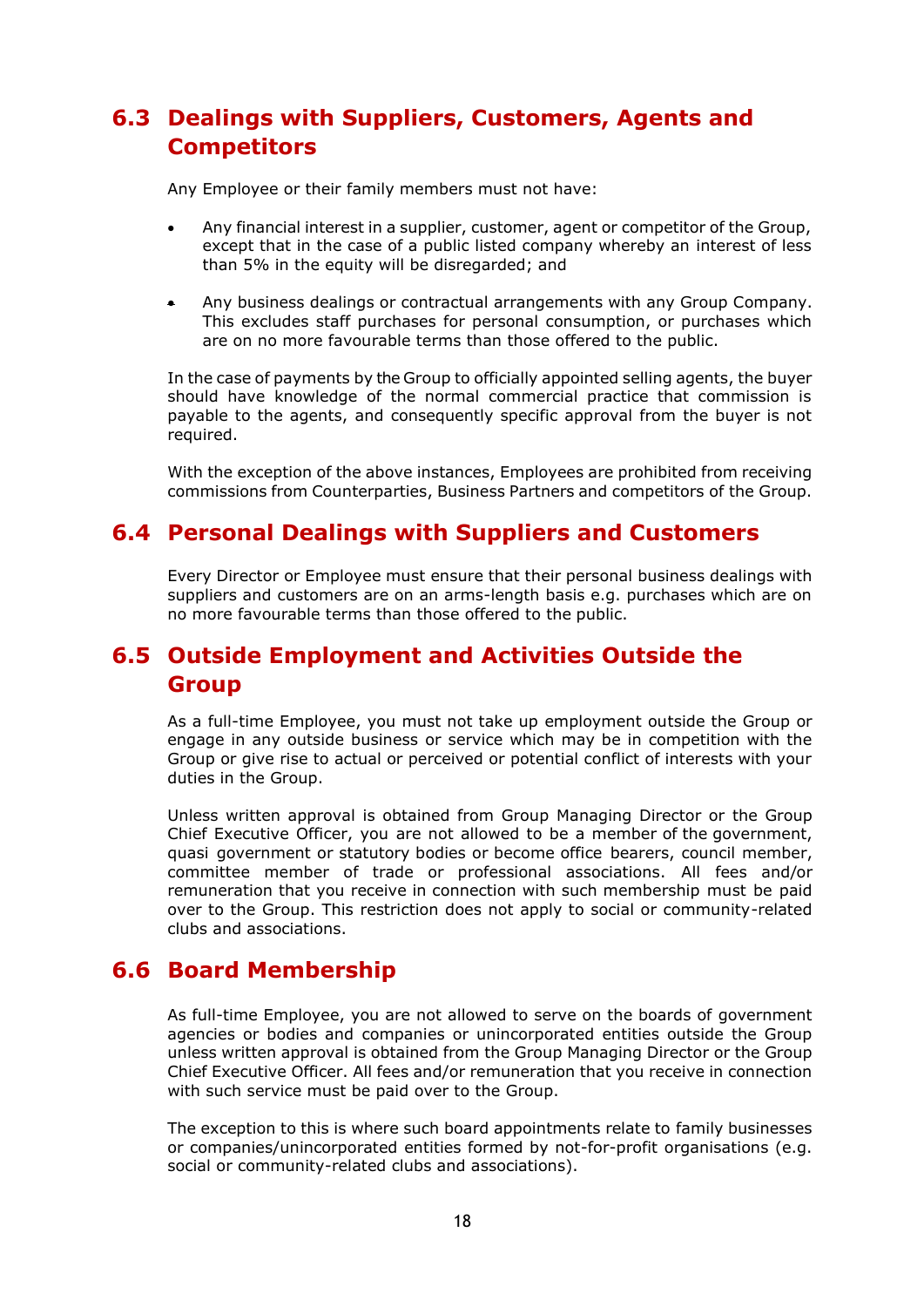#### **6.7 Family Members and Close Personal Relationships**

A Director or Employee should not hire, recommend hiring, exert influence over hiring decisions, supervise, affect terms and conditions of employment or influence the management of any family members engaged by the Group. Family members of Directors or Employees may be hired as Employees or consultants only if the appointment is based on qualification, performance, skills and experience, and in accordance with the Group's hiring policies and procedures.

A Director or an Employee must also disclose business activities in the Group which involve family members and refrain from any related decision making process.

#### **6.8 Investment Activities**

Personal investment decisions made by a Director or an Employee must not influence his/her independent judgement on behalf of the Group.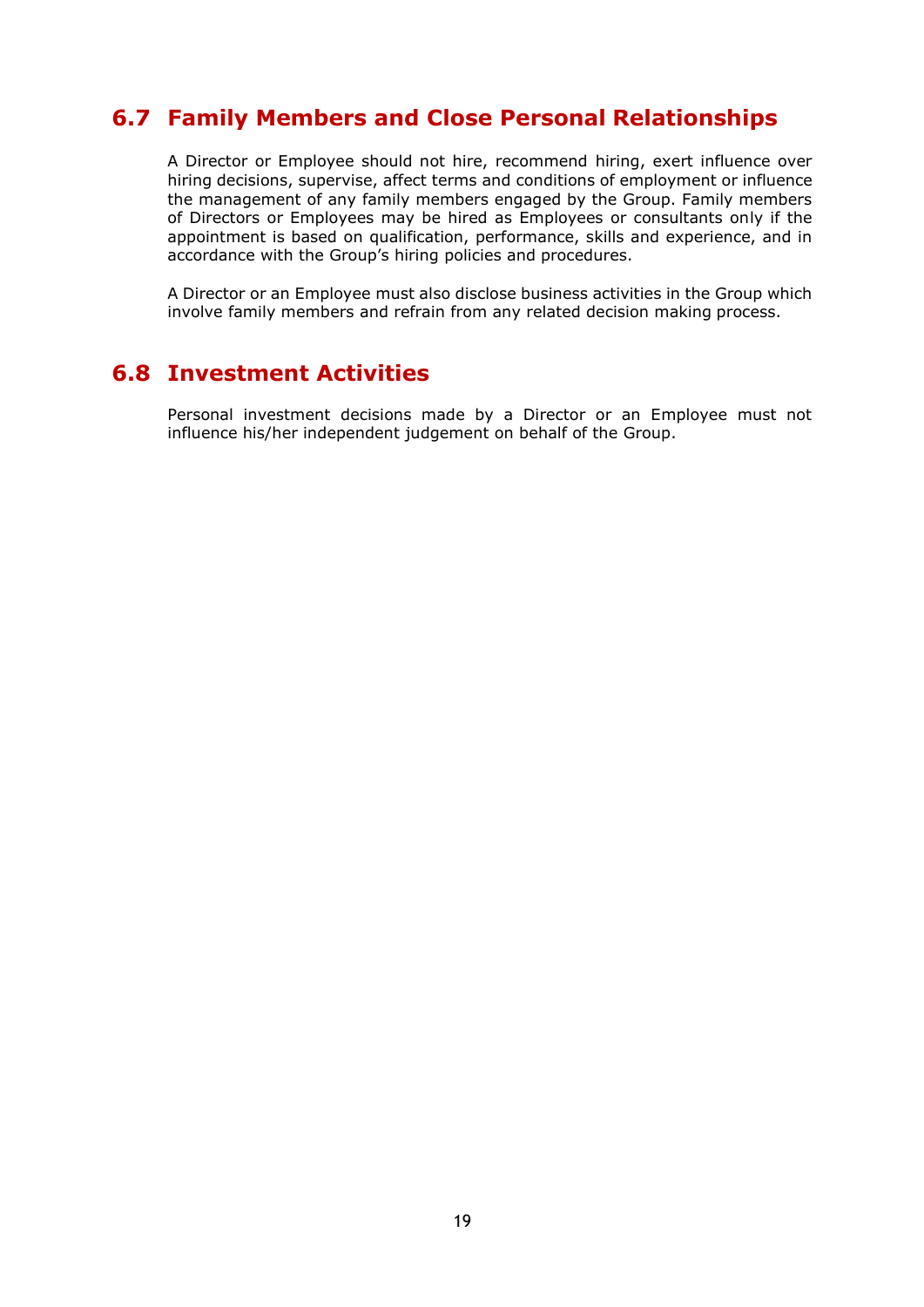# GUARDING AGAINST BRIBERY AND **CORRUPTION**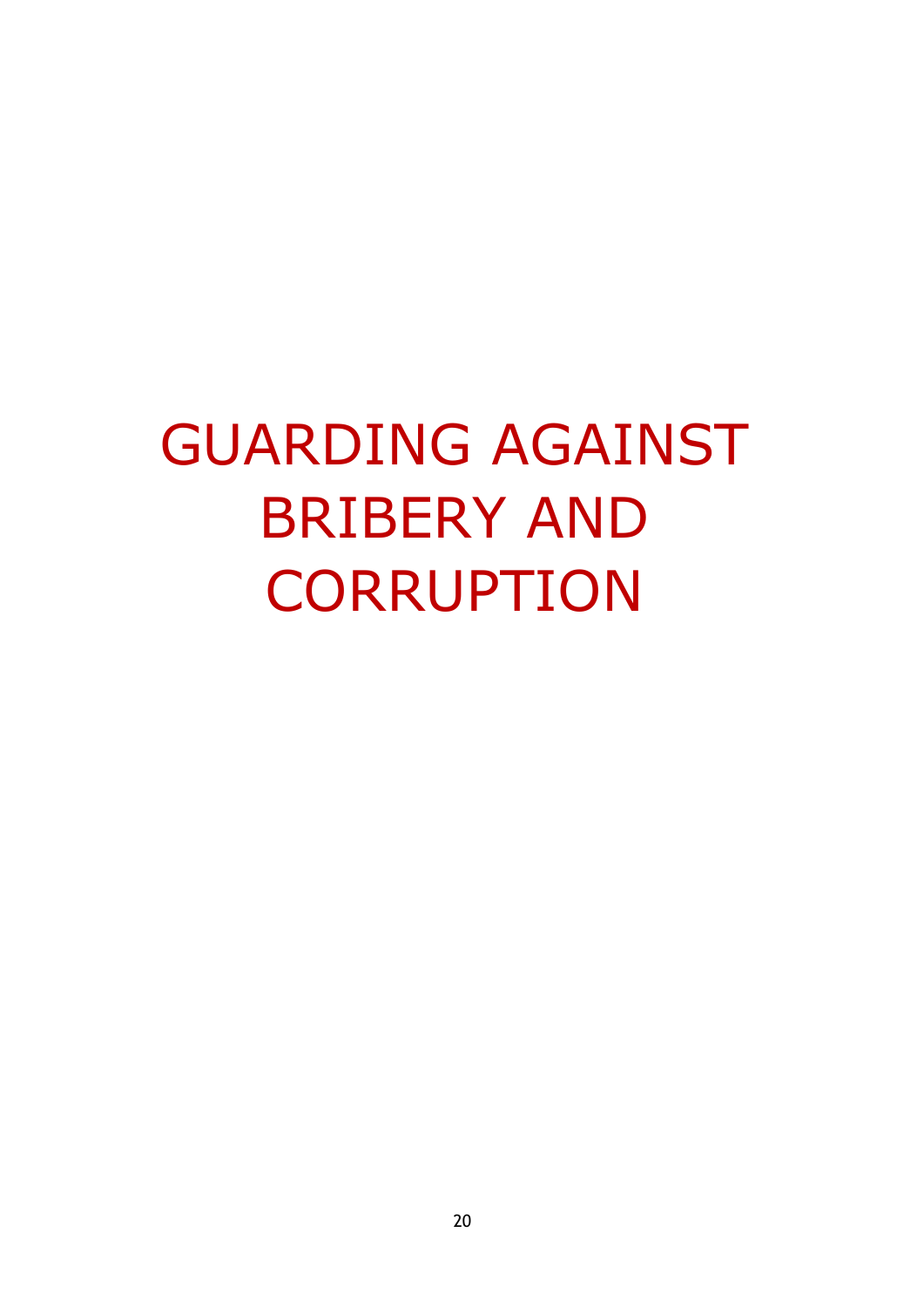#### **7. GUARDING AGAINST BRIBERY AND CORRUPTION**

The Group takes a zero-tolerance approach towards bribery and corruption, and is committed to behaving professionally, fairly and with integrity in all our business dealings and relationships wherever the Group operates, and implementing and enforcing effective systems to counter bribery and corruption.

The consequences of bribery and corruption are severe, and may include imprisonment for individuals, unlimited fines, debarment from tendering for public contracts, and damage to the Group's reputation. We therefore take our legal responsibilities very seriously.

You must not influence others or be influenced, either directly or indirectly, by paying or receiving bribes or kickbacks or any other measures that are deemed unethical or will tarnish the Group's reputation.

#### **7.1 Bribery and Corruption**

You must comply with all applicable anti-bribery and corruption laws and regulations and treaties in all countries in which the Group operates.

You must not directly or indirectly promise, offer, grant or authorise the giving of money or anything else of value, to government officials, officers of private enterprises and their connected persons to obtain or retain a business or an advantage in the conduct of business.

These include:

- Commissions that you have reason to suspect will be perceived as bribes or have reason to suspect will be used by the recipient to pay bribes or for other corrupt purposes; and
- Facilitation payments ('grease payments') which are regarded as payments to government officials to gain access, secure or expedite the performance of a routine function they are in any event obligated to perform. The Group does not allow facilitation payments to be made. You must inform the appropriate compliance personnel when encountered with any request for a facilitation payment. If you have made any payment which could possibly be misconstrued as a facilitation payment, the appropriate compliance personnel must immediately be notified and the payment recorded accordingly.

You must not directly or indirectly involve in any corrupt conduct, which include but not limited to the abuse of position/ authority and falsification of documents.

You must also refrain from any activity or behaviour that could give rise to the perception or suspicion of any corrupt conduct or the attempt thereof. Promising, offering, giving or receiving any improper advantage in order to influence the decision of the recipient or to be so influenced may not only result in disciplinary action but also criminal charges.

You will not suffer demotion, penalty or other adverse consequences for refusing to pay or receive bribes even if such refusal may result in the company losing its business or not meeting the targets.

All Counterparties (when representing the Group) are under a duty not to promise, offer or give any improper advantage on behalf of the Group. Directors and Employees must endeavour to ensure that these Counterparties do not promise, offer or give any such improper advantage on behalf of the Group.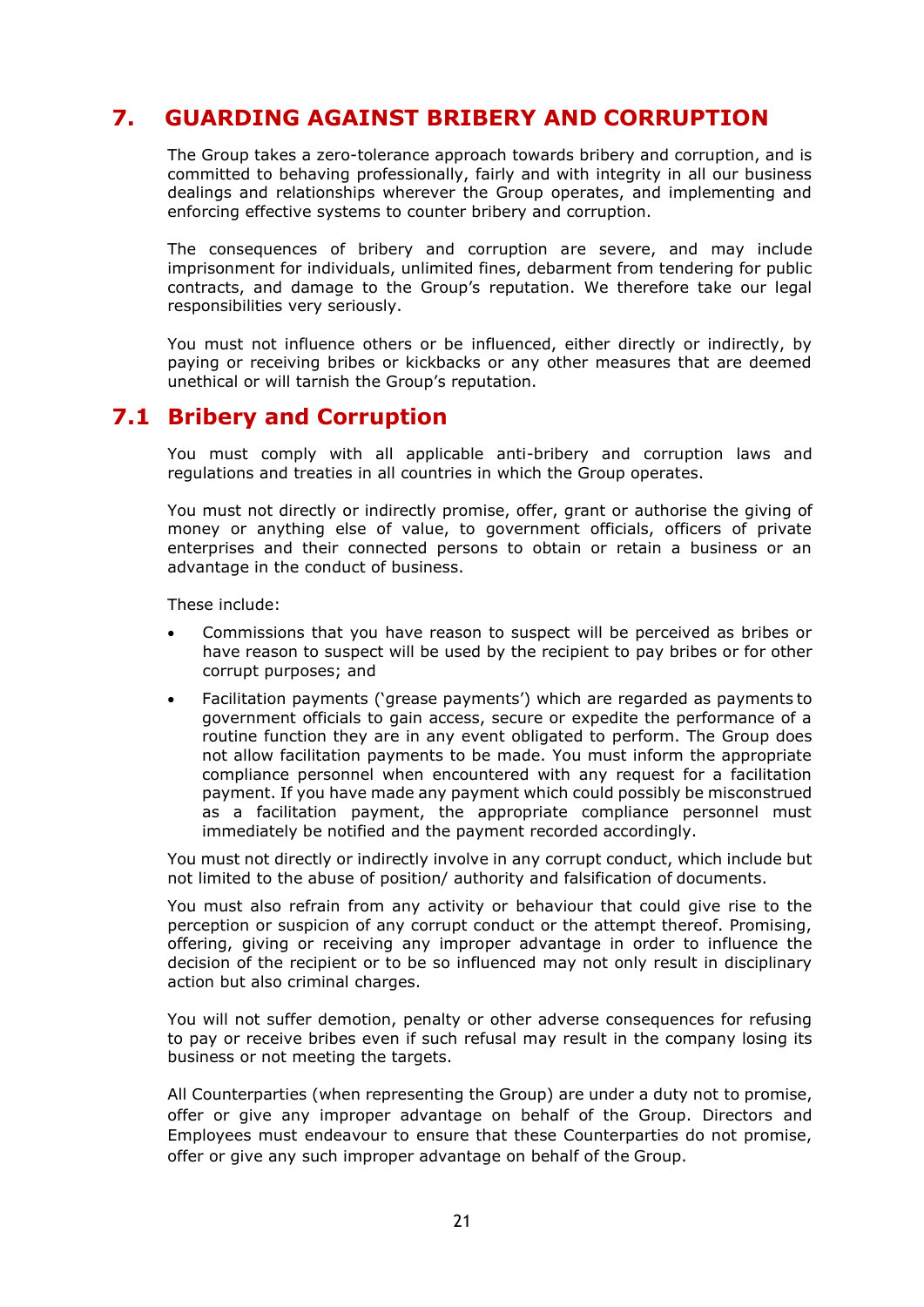# GIFTS, ENTERTAINMENT AND TRAVEL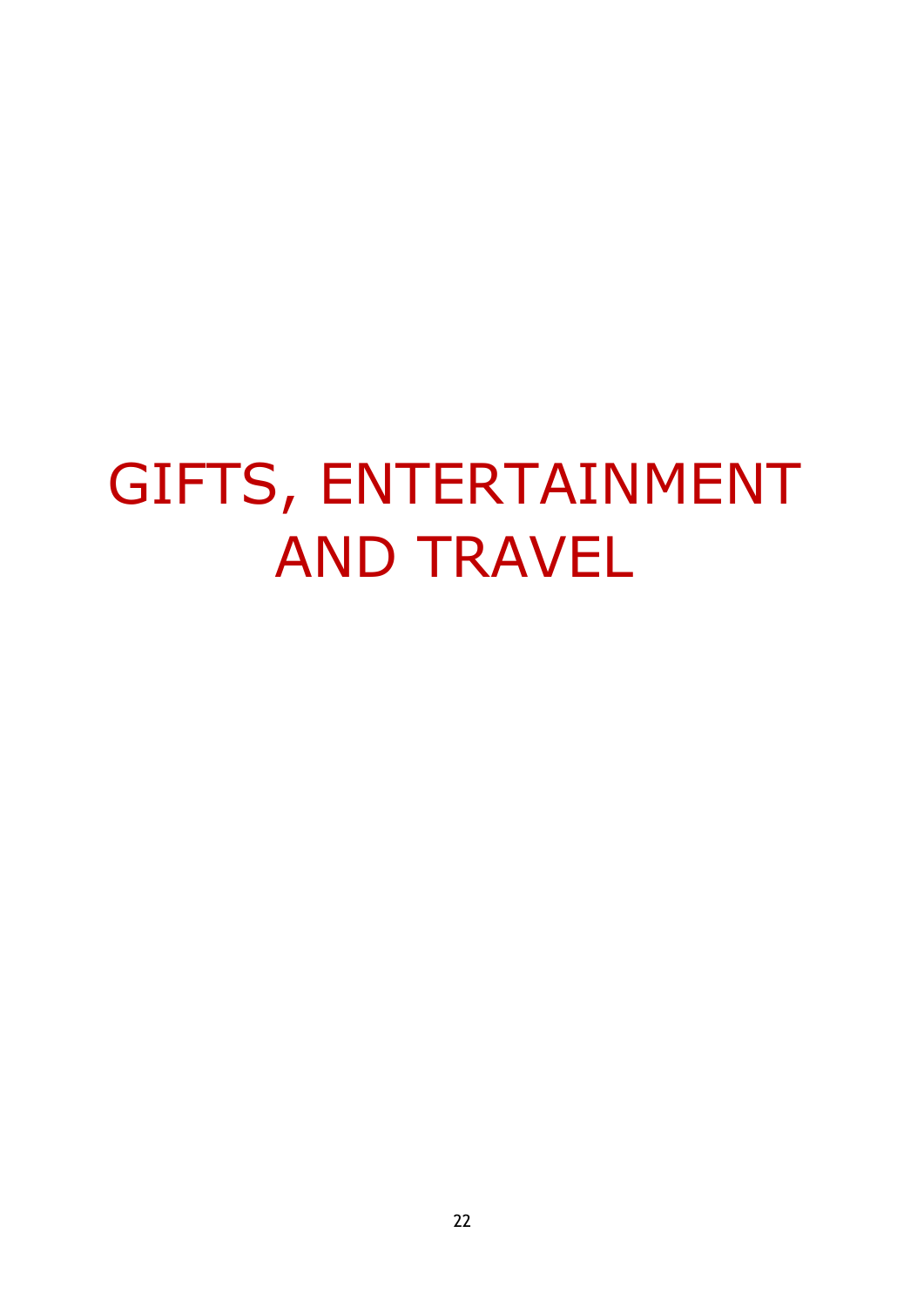## **8. GIFTS, ENTERTAINMENT AND TRAVEL**

The Group prohibits the use of improper gifts, entertainment and travel to influence business decisions. You must comply with all applicable policies, procedures, laws and regulations related to the use of gifts, entertainment and travel in all countries in which the Group operates.

It is acknowledged that the practice of business gifts varies between countries and regions and what may be normal and acceptable in one region may not be in another. The intention behind the gift should always be considered, so that it does not create an appearance of bad faith and impropriety and should not be misunderstood by others to be a bribe.

#### **8.1 Gifts**

You or your family members must not solicit any gifts from Counterparties or Business Partners directly or indirectly. You or your family members are also discouraged from accepting gifts from these parties. Occasional acceptance of gifts is allowed to promote good business relationships.

Similarly, you may offer gifts to promote good business relationships. However, you must be sensitive to the recipient organisation's gifts receiving policy.

You or your family members may accept or offer the gifts subject to the criteria and approvals set out in established procedures. As a Director, you must consult the Board Chairman.

You must never accept or offer, with or without approval, gifts in the form of cash or cash equivalents, personal services or those otherwise that may put yourself in a position of conflict, influence your business decision or was otherwise intended or given with the expectation of gaining any advantage, or which may adversely affect the Group's reputation.

#### **8.2 Entertainment**

You and your family members must not solicit any form of entertainment from Counterparties or Business Partners directly or indirectly. You may accept invitations to social events or entertainment within reason according to the scope of your work provided these events or entertainment are not lavish or become a regular feature that may influence business decision making process.

You may also offer modest entertainment that is legal and reasonable within the scope of your work. When offering entertainment, you must be sensitive to the recipient organisation's entertainment receiving policy. You must consult and obtain prior approval from the Group Managing Director or the Group Chief Executive Officer. As a Director, you must consult the Board Chairman.

You must not accept, engage or offer any entertainment that is indecent, sexually oriented or that otherwise might put yourself in a position of conflict or adversely affect the Group's reputation.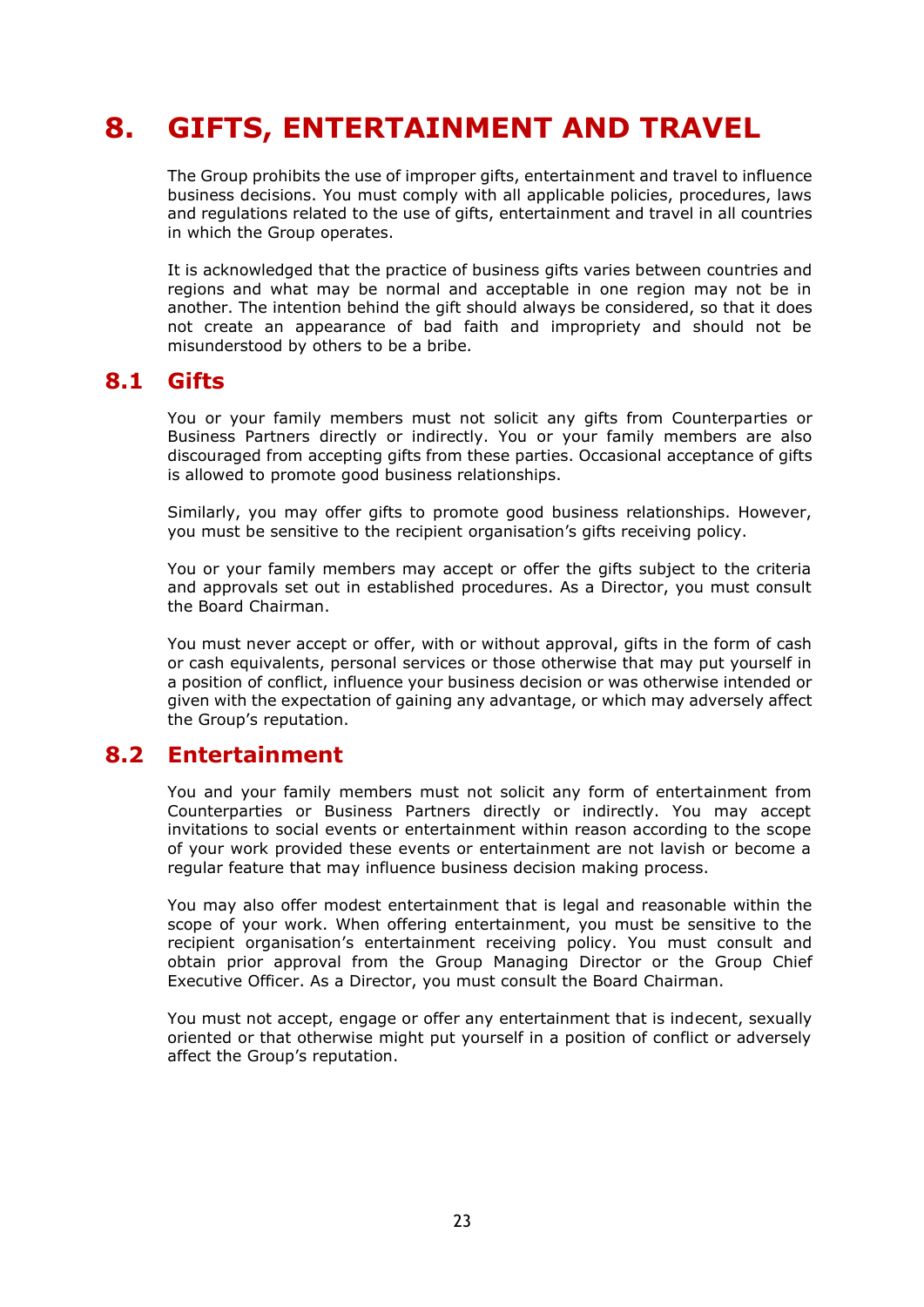#### **8.3 Travel**

You may accept lodging and other expenses (e.g. food, transportation) provided by Counterparties, Business Partners or other stakeholders within the host country if the trip is for business purposes and prior approval has been obtained from the Group Managing Director or the Group Chief Executive Officer. As a Director, you must consult the Board Chairman. The cost of travelling to the host country must be borne by the Group.

Unless prohibited by law or the policy of the recipient organisation, the Group may bear the costs of transportation and lodging for Counterparties, Business Partners or other stakeholders in connection with a visit to the Group's facility. The visit must be for a legitimate business purpose e.g. on-site examination of equipment, contract negotiations or training. Prior approval in accordance with established procedures must be obtained.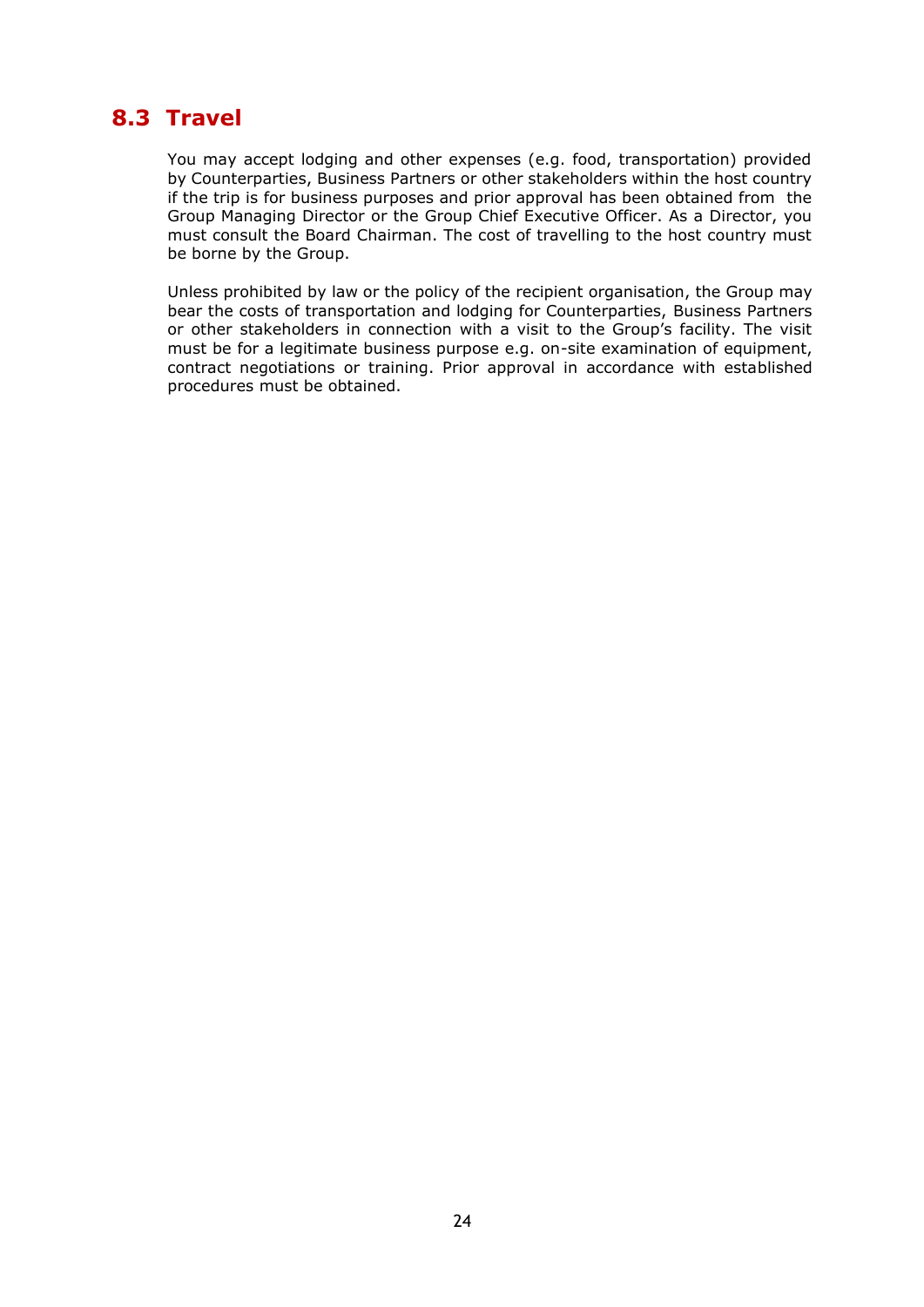# DONATIONS AND SPONSORSHIPS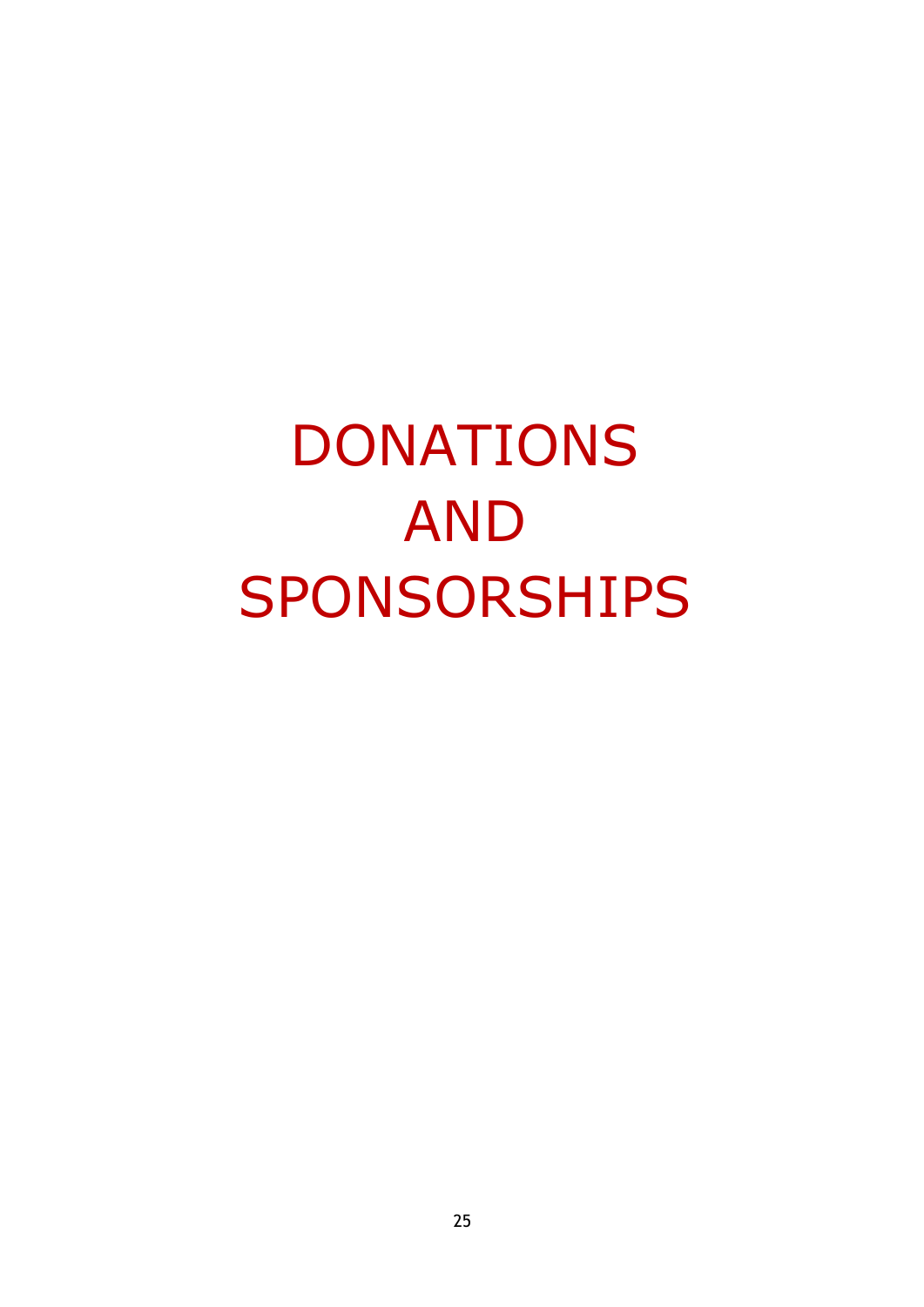## **9. DONATIONS AND SPONSORSHIPS**

Company donations and sponsorships are part of the Group's commitment to society and a way of contributing to worthy causes. Unfortunately, even legitimate donations and sponsorships sometimes have the risk of creating the appearance of bribery and corruption.

You must ensure that all donations and sponsorships on behalf of the Group are given through legal and proper channels. Particular care must be taken in ensuring that the charities or sponsored organisations on the receiving end are valid bodies and are able to manage the funds properly.

You should also avoid situations where conflicts of interests could arise from making donations or sponsorships. Beware of making contributions to charities or sponsored organisations that may have links to government officials or their families, as this could be seen as an act to influence the official's decision in gaining benefit to the company.

You must obtain prior approval in accordance with established procedures before making donations or sponsorships on behalf of the Group. Approved donations and sponsorships should be made transparently and recorded accurately. All requests for donations and sponsorships received must be referred to the Group Managing Director or the Group Chief Executive Officer.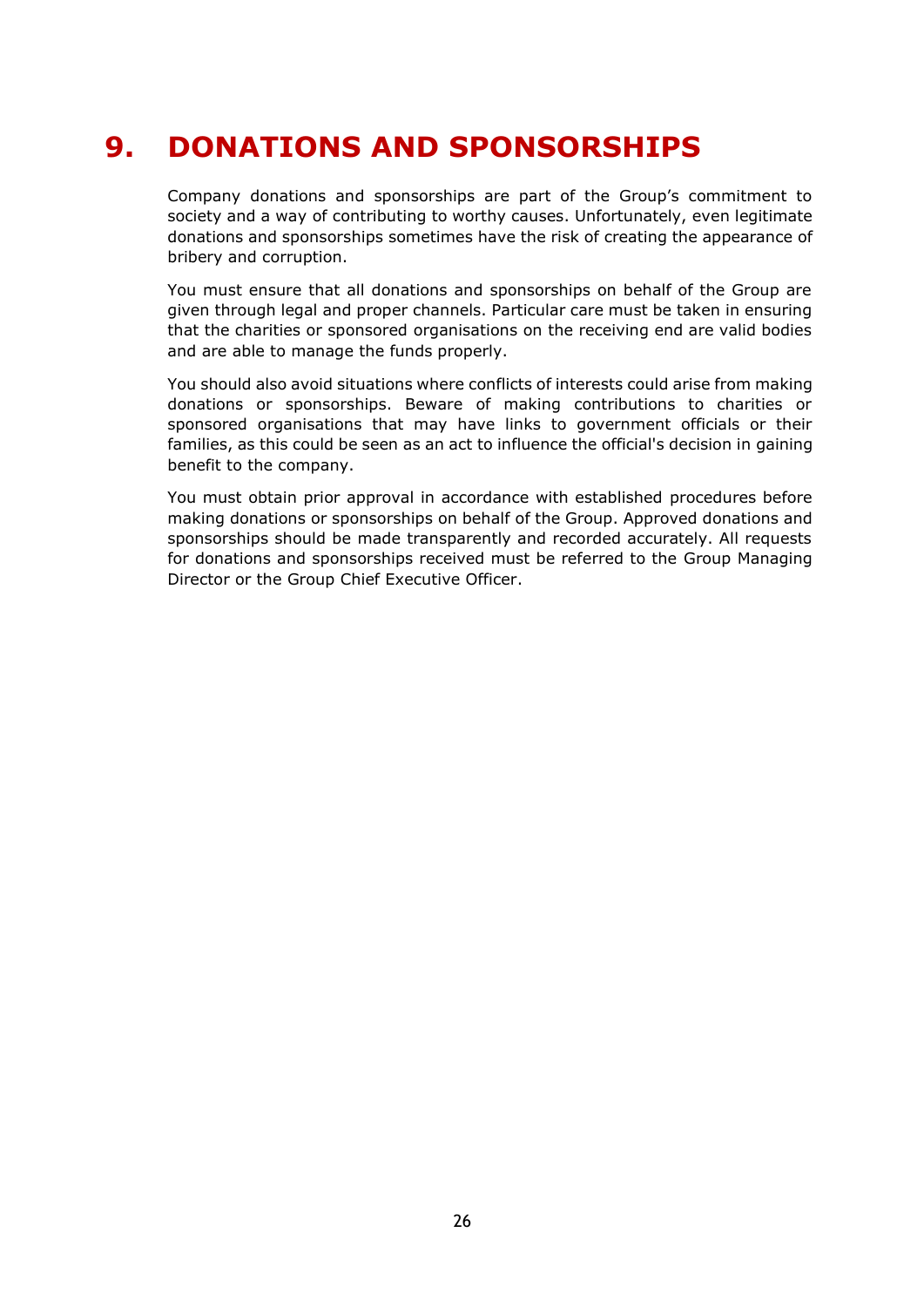PROTECTING THE **GROUP** AND SHAREHOLDERS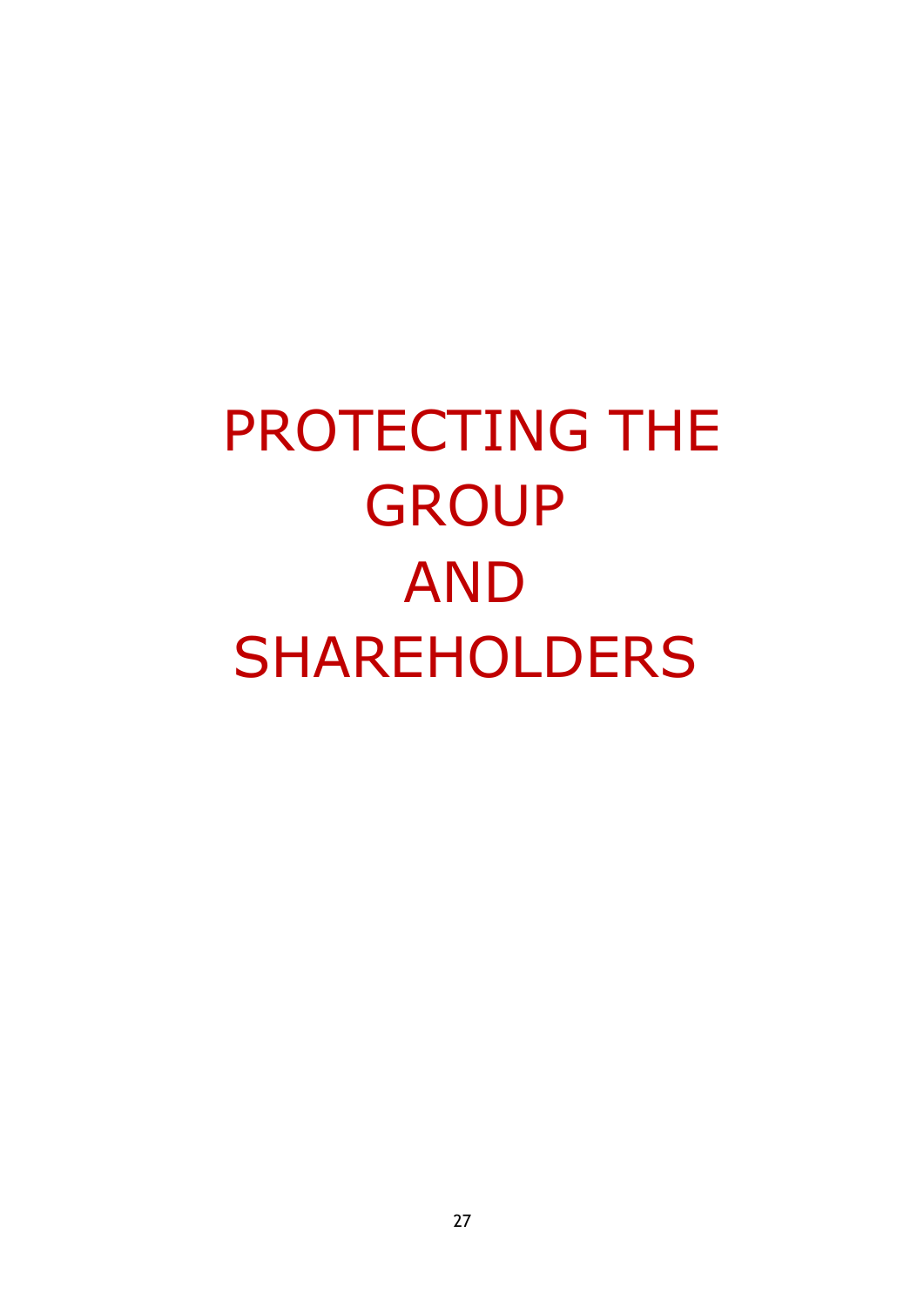## **10. PROTECTING THE GROUP AND SHAREHOLDERS**

The Group is committed to protecting its assets and resources.

#### **10.1 Protecting Group Assets**

The Group entrusts you with the Group's assets in the performance of your job. You must protect these assets against waste, loss, damage, abuse, misuse, theft, misappropriation or infringement of Intellectual Property rights and ensure these assets are used responsibly.

#### **10.2 Accuracy of Financial Information**

The Group is committed to ensuring the integrity of financial information for the benefit of stakeholders, including but not limited to the Board of Directors, Management, shareholders, creditors and government agencies.

As the Group relies on accounting records to produce reports, you must ensure that all business records and documents are prepared accurately, reliably and in a timely manner.

- These records must conform to generally accepted accounting principles as well as to all applicable laws and regulations of the jurisdiction in which the Group operates; and
- Such records are important to the Group's decision making processes and the proper discharge of its financial, legal and reporting obligations.

Falsification of financial or any other records or misrepresentation of information may constitute fraud and can result in civil and criminal liabilities for Directors, Employees and the Group. You are obliged to report false entries or omissions and to highlight questionable or improper accounting in the books and records of the Group.

#### **10.3 Proprietary and Confidential Information**

The Group values and protects all proprietary and confidential information.

In the performance of your duties, you may obtain information not generally available or known to the public or the market. Hence, you must not communicate or disclose this information in any manner to competitors, customers, persons engaged in any aspect of the securities industry, members of trade associations or other third parties unless such communication or disclosure is authorised by the Group.

- You must be aware that any unlawful or unauthorised disclosure of proprietary or confidential information may result in irreparable loss and/or damage to the Group. In such cases, the Group may institute civil and criminal proceedings against the offending party.
- It is equally important that proprietary or confidential information is only disclosed to other Employees on a need to know basis.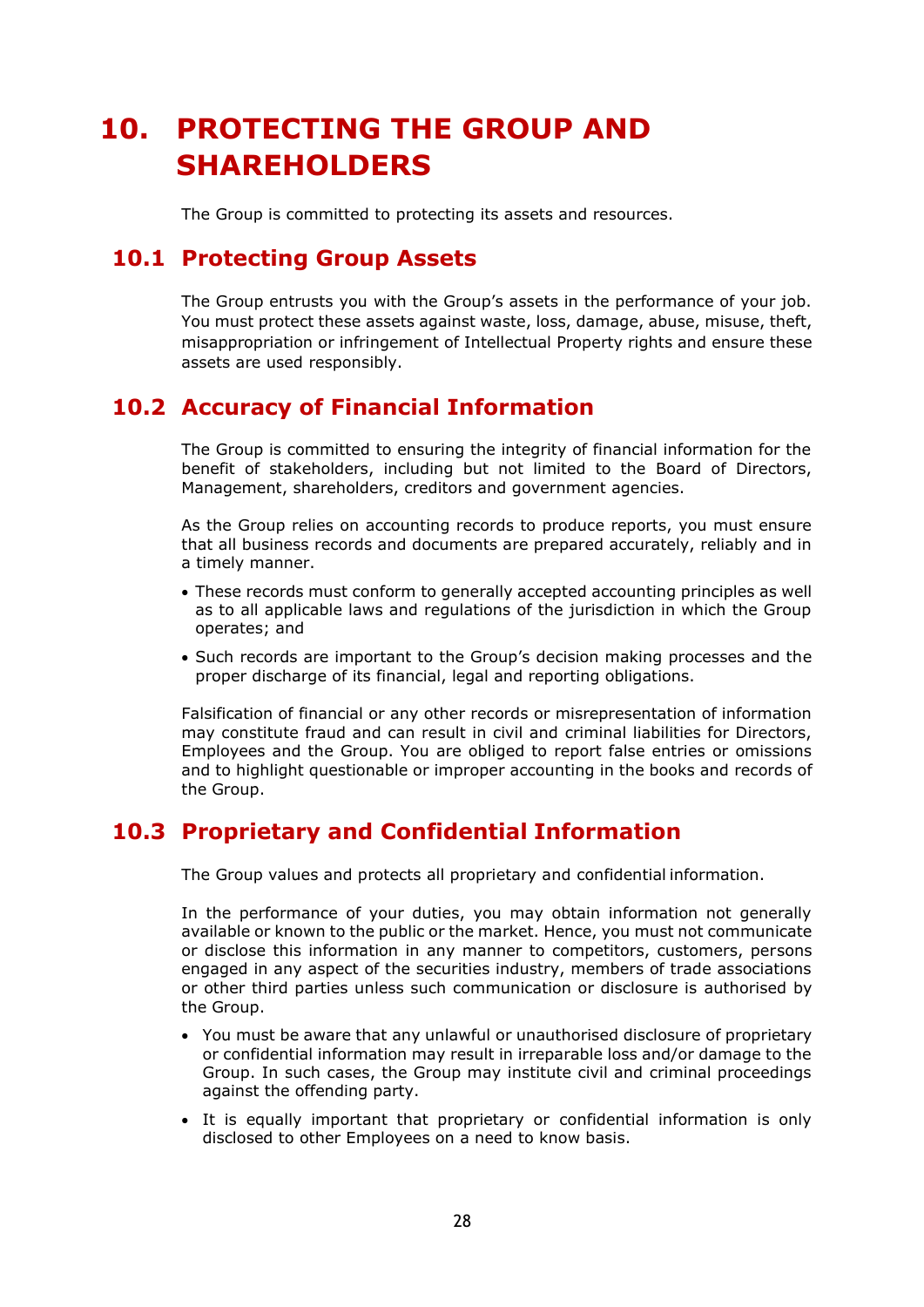You have an obligation to continue to preserve the proprietary and confidential information even after the appointment or employment has ceased, unless disclosure is required by any order of any court of competent jurisdiction or any competent judicial, governmental or regulatory authority.

#### **10.4 Insider Information, Securities Trading and Public Disclosure**

As a public listed company, the Group is required to comply with various laws and regulations to make timely, full and fair public disclosure of information that may materially affect the market for its stock.

You or other representatives of the Group are not allowed to trade in securities or other financial instruments based on knowledge that is obtained in the performance of duties, if that information has not been reported publicly.

You must also refrain from disclosing insider information to anyone, including your family members and friends, unless disclosure is required by any order of any court of competent jurisdiction or any competent judicial, governmental or regulatory authority.

Disclosure of material, non-public information to others can result in civil and criminal penalties.

#### **10.5 Information Technology**

All computer facilities must be safeguarded against theft, damage and improper usage. The Group does not permit the usage of computer facilities involving sensitive and illegal matters, infringement of Intellectual Property rights, unauthorised access, misuse of the company's time and resources and risking the integrity of computer facilities.

To the extent allowed by applicable laws in the countries in which it operates, the Group reserves the right to monitor your email messages, instant messaging, blogs, use of the internet and contents in Group issued computer facilities. This information can be recovered and used as evidence in domestic proceedings and courts of law or disclosed to the authorities or regulatory bodies as the case may be.

You must use the Group's computer facilities responsibly and primarily for the business purposes for which they are intended. The computer facilities include access to the Internet, email services and all other computer hardware, software and peripherals.

#### **10.6 Records Management**

The Group's documents and records are meant for business purposes and requirements, compliance with legal, tax, accounting and regulatory laws. You must control and maintain such records so that they are accurate, up-to-date, legible, readily identifiable and retrievable. You must also ensure that all records are handled according to the appropriate level of confidentiality, in accordance with any applicable policies and procedures and in conformity with all applicable laws and regulations.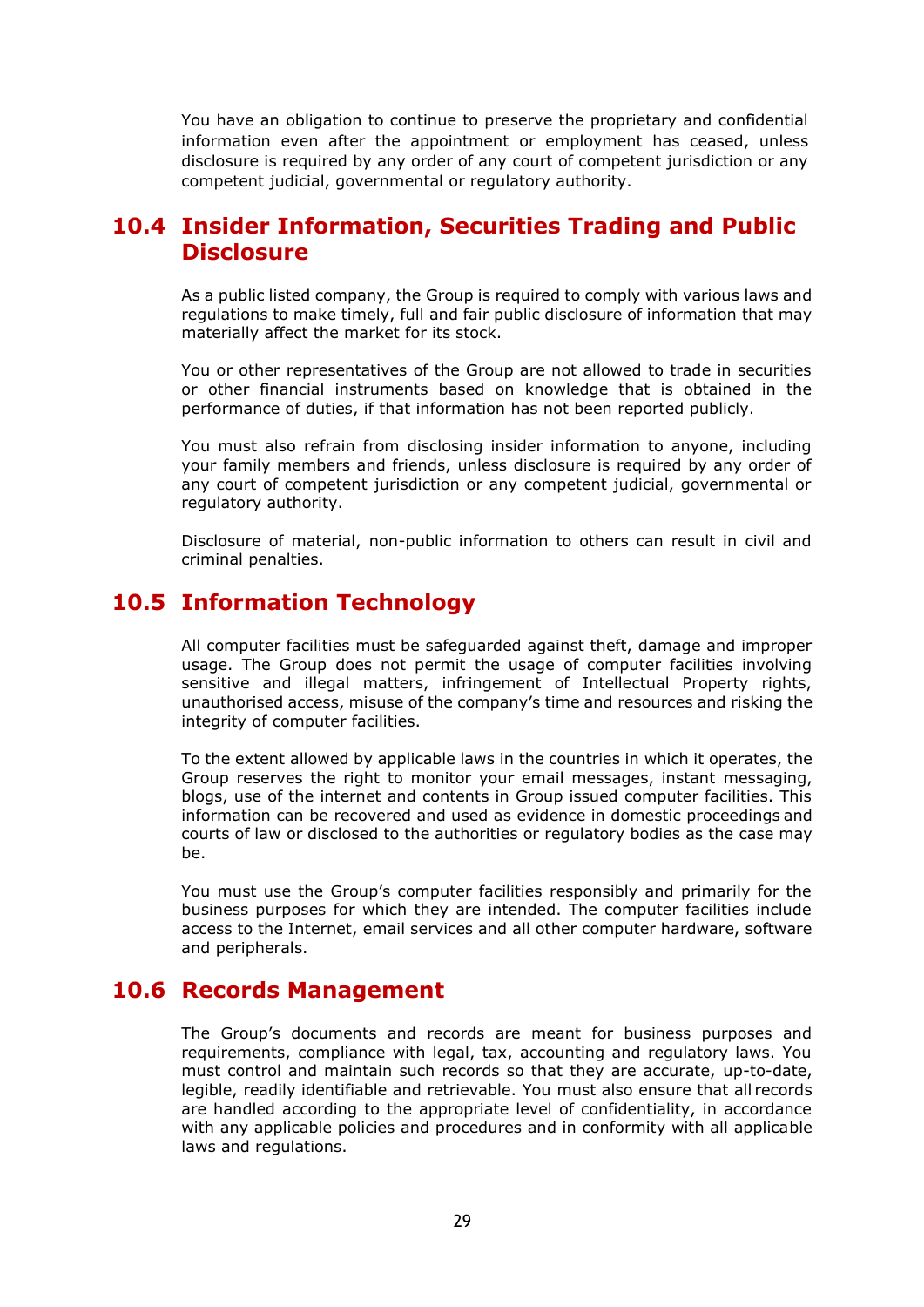#### **10.7 Business Communication**

You must ensure that all business communication is clear, truthful and accurate. You must avoid misleading information, speculative opinions or derogatory remarks. This applies to communications of all kinds, including e-mail and informal notes or memos.

#### **10.8 Social Media**

Every Employee has the responsibility to protect TAFI Group's reputation and brand image. When using your private social media accounts you must ensure that your posts reflect only your personal opinions and does not negatively affect public perception of TAFI Group. You should also take extra precaution so as to not share any confidential and proprietary business information.

Employees and Counterparties who are tasked to manage the Group's official social media accounts are also responsible in ensuring that the management of the accounts, and the activities within, are in accordance to the Group's Social Media Policy and Guidelines.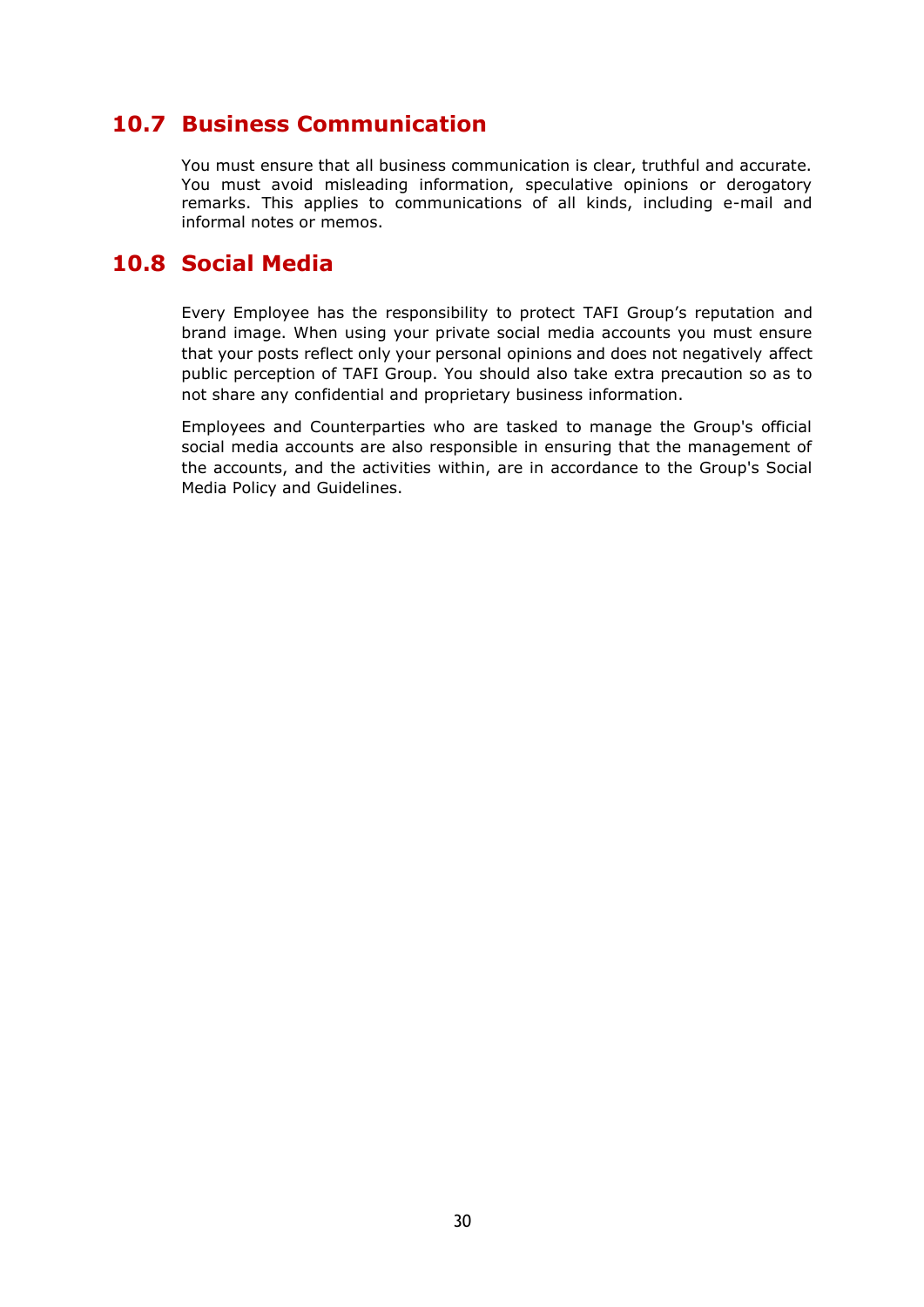# DEALING WITH COUNTERPARTIES AND BUSINESS PARTNERS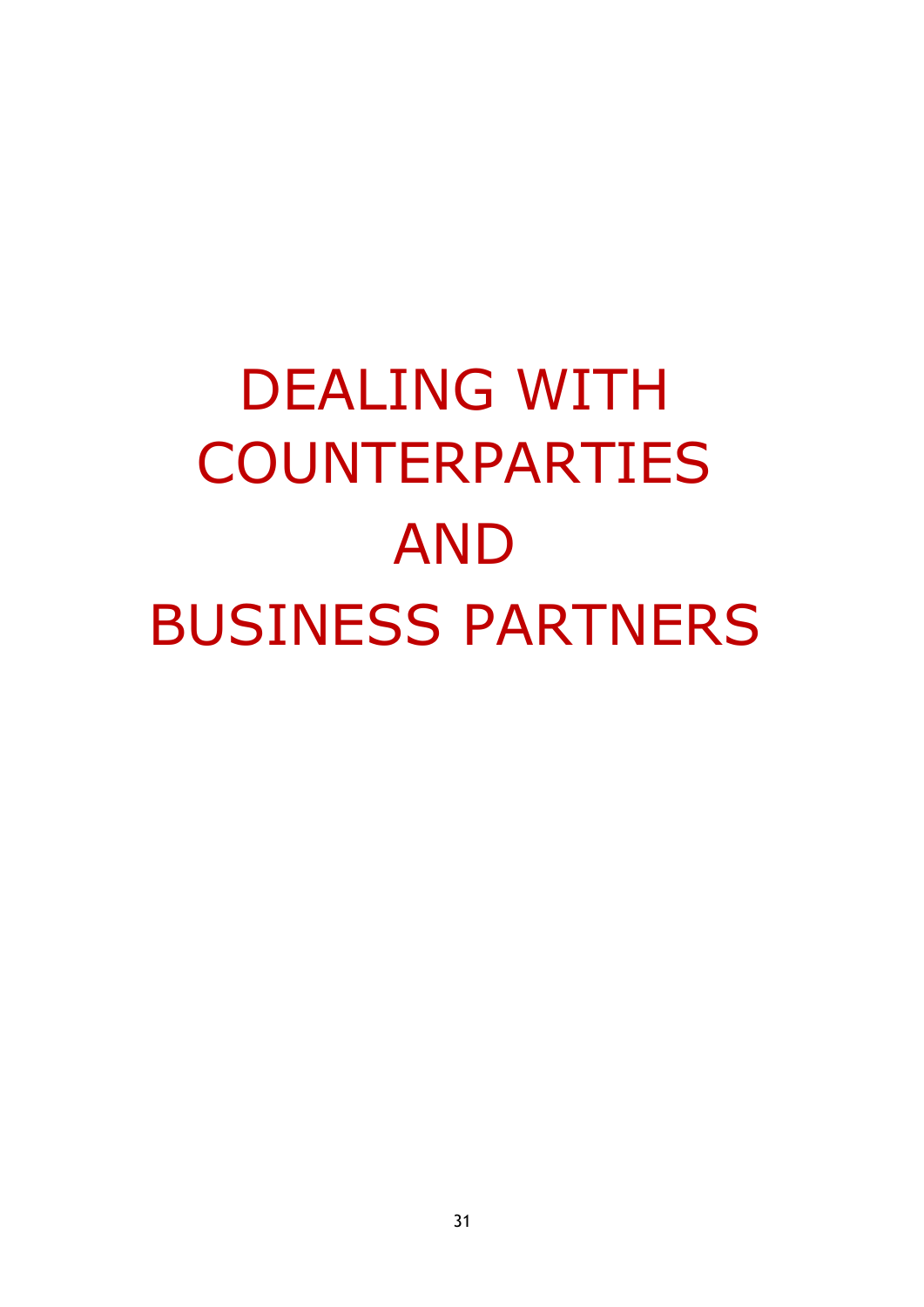## **11. DEALING WITH COUNTERPARTIES AND BUSINESS PARTNERS**

The Group strives to build and strengthen its relationships with Counterparties and Business Partners.

Directors and Employees are expected to conduct business ethically, and share the business ethics and principles prescribed in the COBC with their Counterparties and Business Partners.

Business dealings shall be impartial, objective and free from any influence, either within or outside the Group. In this respect, Directors and Employees must avoid any business dealings with those who are likely to harm the Group's reputation and who violate laws and regulations e.g. safety, environmental, anti-bribery or anti-trust laws.

#### **11.1 Counterparties**

The Group selects its Counterparties impartially and based on merit with considerations to, among others, price, quality, service, integrity and ethical standards.

- You must ensure that all procurement decisions are made solely in the Group's best interests and in compliance with the Group Procurement policies and procedures.
- Payments made shall commensurate with the services or products provided.
- Commission payments are generally allowed as per local country's laws and regulations and where covered by the terms and conditions of a legally binding contract between the Group and the Counterparties. The rates of commissions or fees paid to any dealer, distributor, agent or consultant must be reasonable in relation to the value of the product or work that has actually been performed and should be benchmarked against industry practices.

It is important to be aware that an offer or payment to a company rather than an individual is not an automatic safeguard; the same tests must be strictly applied.

If there is any doubt whatsoever as to whether an offer or payment is proper and in accordance with the Group's procedures for commission, then advice should be sought from the Group Managing Director or the Group Chief Executive Officer, who may seek legal advice.

The Group seeks to do business with those who comply with all applicable legal requirements and act consistently with the COBC.

The Group has established the Vendor COBC which outlines the standards of behaviour required from the Vendors (includes suppliers, consultants, agents, contractors and goods or service providers of the Group who have direct dealings with the Group). Vendors shall read and declare compliance with the Vendor COBC via the Vendor Letter of Declaration.

Counterparties may be blacklisted for non-adherence to the Vendor COBC.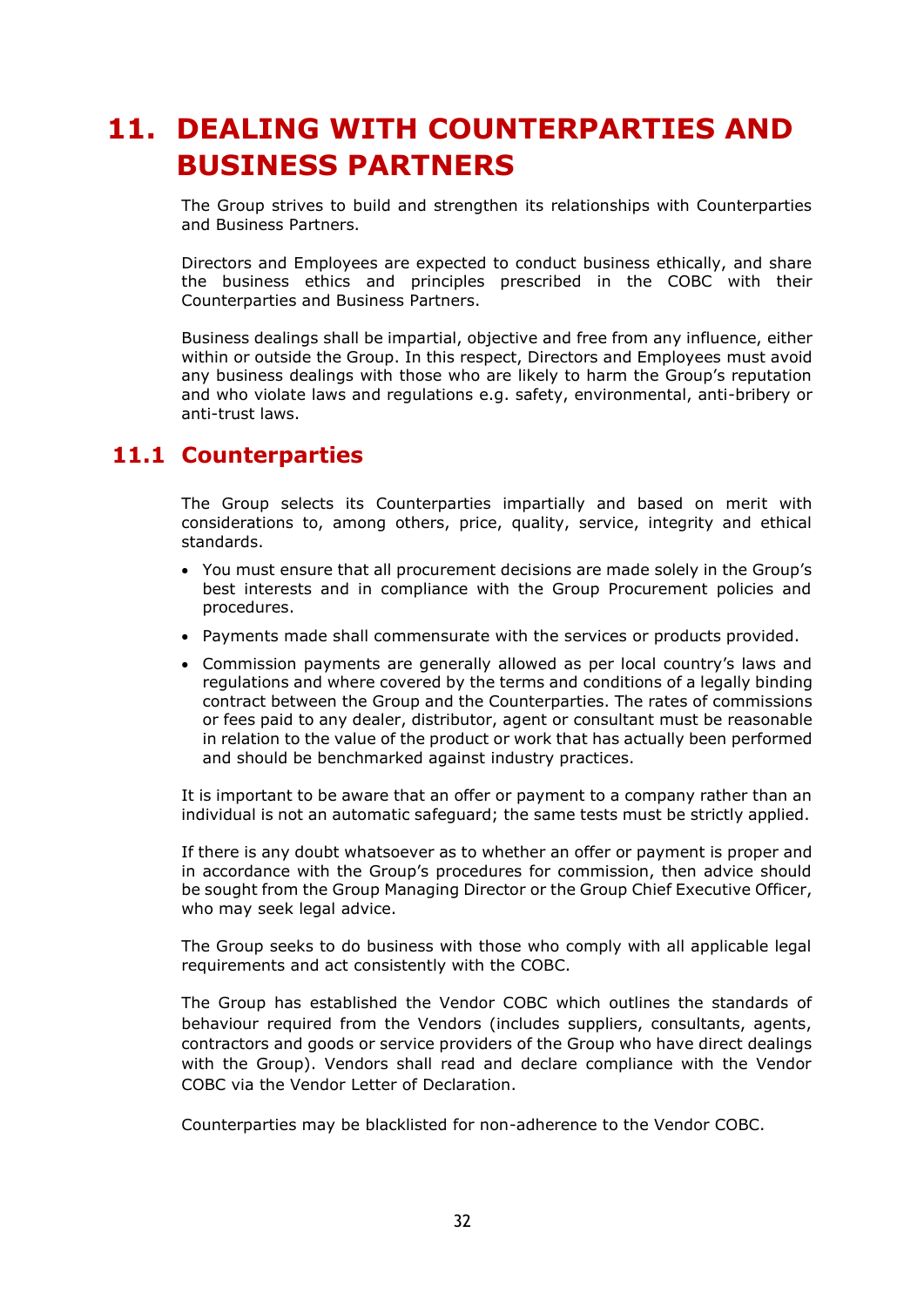#### **11.2 Customers (Business Partner)**

You must always treat customers with honesty and respect. You must provide them with accurate and truthful information about products and services. You must also endeavour to enhance the quality and reliability of products and services via continuous process improvement and innovation.

Deliberate misleading messages, omission of important facts, or false claims about the Group's or its competitors' offerings are prohibited.

#### **11.3 Joint Ventures and Business Alliances (Business Partner)**

The Group endeavours to work or associate with companies that share the Group's values and ethics and the principles of the COBC. As part of our compliance effort, we proactively seek to engage with joint ventures' management in adopting, as far as practical, the key principles laid out in our COBC.

#### **11.4 Competition and Anti-Trust Laws**

The Group is committed to competing ethically in the marketplace. You are required to comply with competition and anti-trust laws in the countries in which the Group operates. You must be aware that infringement of such laws can result in civil and criminal liability for both you and the Group.

In addition, you must not use illegal or unethical methods to compete in the market. This includes without limitation:

- Exchanging competitive information with competitors;
- Fixing prices or terms related to pricing;
- Dividing up markets, territories or customers;
- Rigging a competitive bidding process (including arrangement to submit sham bids); and
- Adopting strategies to illegally exclude competitors from the market, such as, without limitation anti-competitive bundling or predatory pricing.

You must not misappropriate proprietary information or possess trade secrets obtained without the owner's consent or by pressuring disclosures from Employees of other companies.

#### **11.5 International Trade Laws**

As the Group conducts business across the globe, the Group is subjected to laws and regulations that govern international trade. Employees and Counterparties whose line of work are impacted by these laws, are required to familiarise and comply with such applicable laws and regulations particularly in relation to (but not limited to) import and export controls, such as trade barriers and import duties.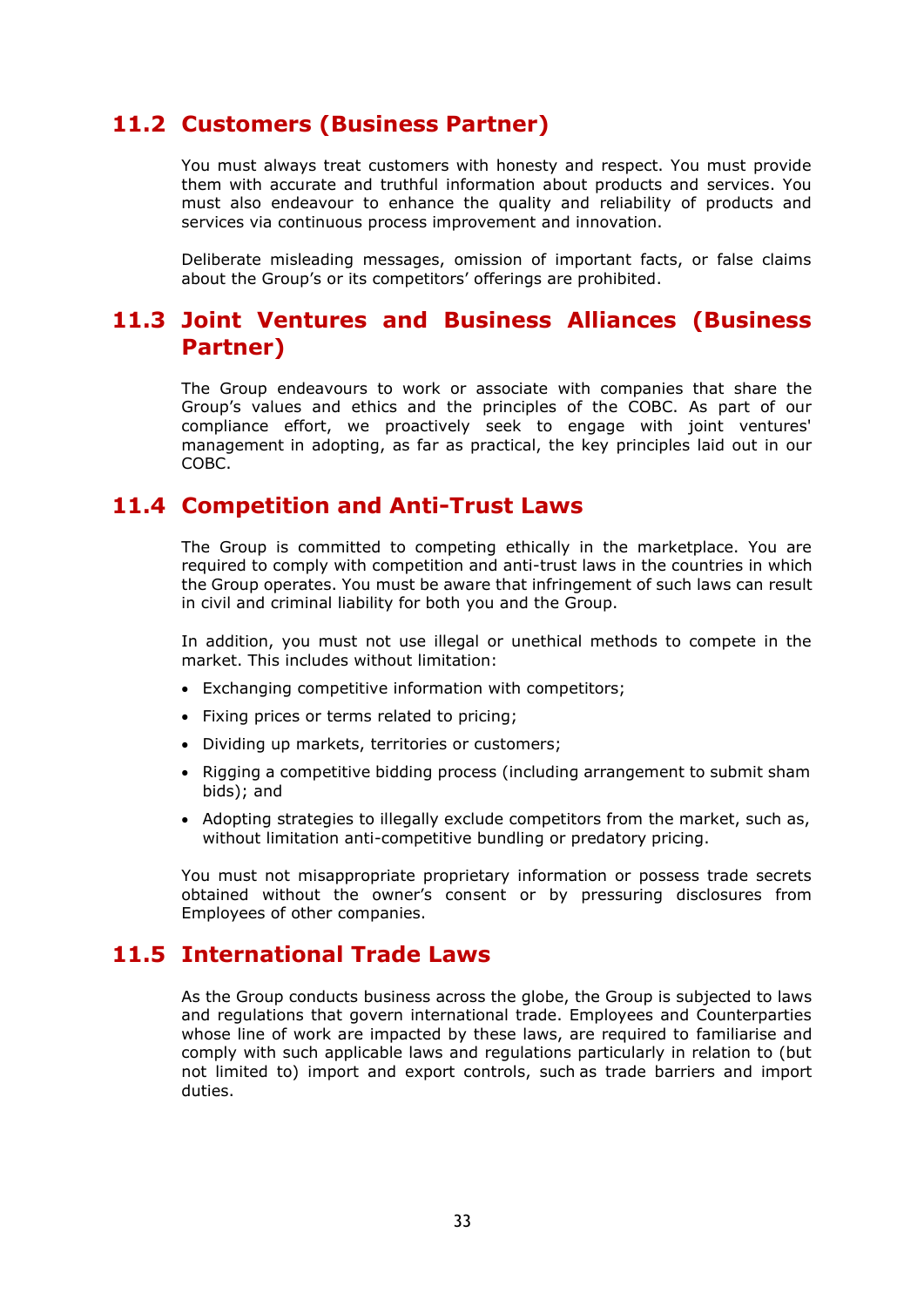#### **11.6 Environment, Land Access and Sustainable Development**

The Group strives to minimise health and environmental risk by utilising natural resources responsibly and reducing waste and emissions, where practicable. You must support this commitment by complying with the Group's policies and procedures. You must notify the your Head of Department if hazardous materials come into contact with the environment or are incorrectly handled or disposed. All such notification received is to be reported to the Group Managing Director or the Group Chief Executive Officer by the Head of Department.

In addition to applicable laws and permits tied to the land, the Group also recognises that there may be other claims to the land such as ancestral, indigenous or native titles. The appropriate bodies such as interest groups, locals and the government authorities should be consulted to clarify the rights or claims which come along with the land titles, so that harmony can be maintained.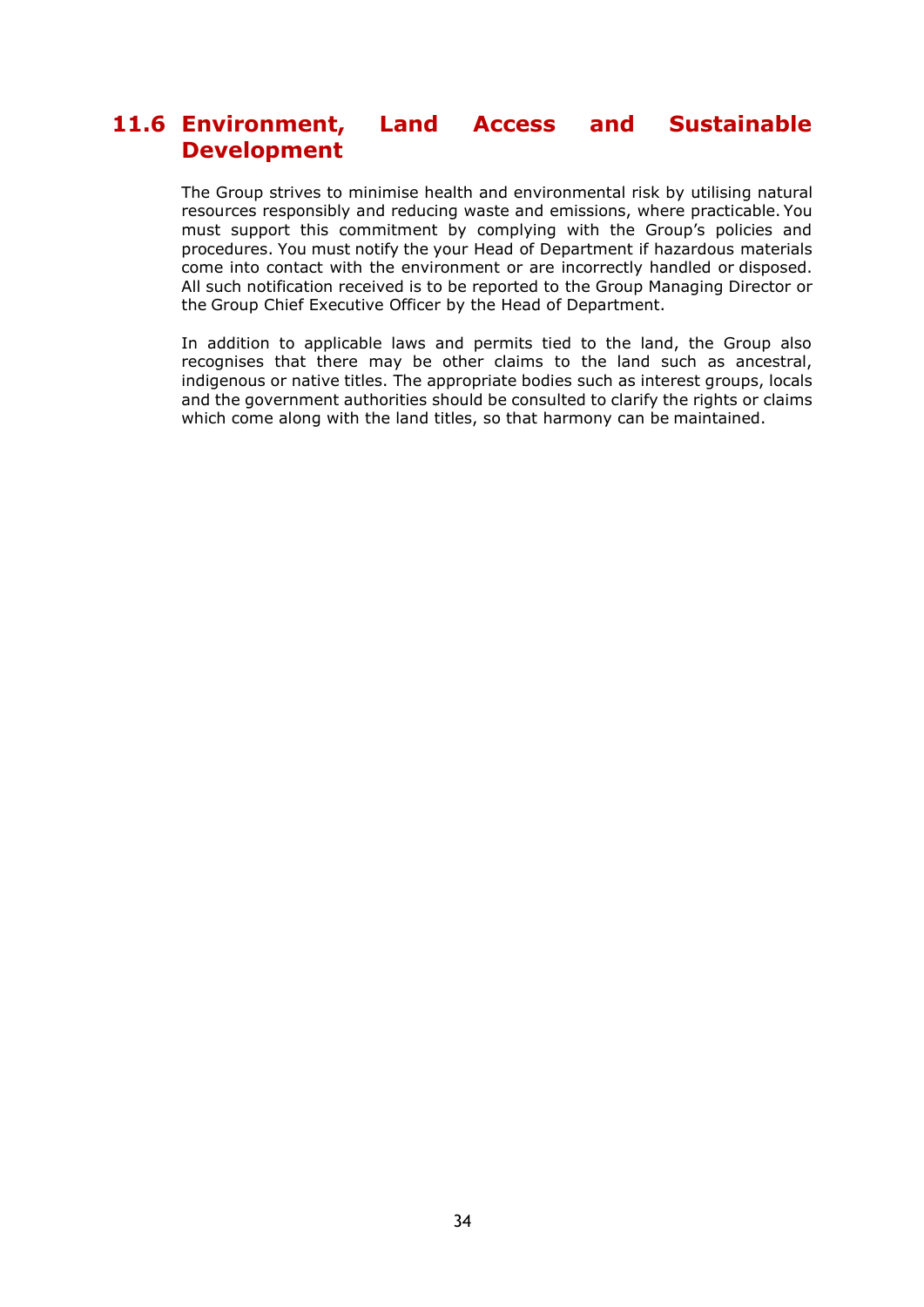DEALING WITH GOVERNMENT AUTHORITIES, POLITICAL PARTIES AND INTERNATIONAL ORGANISATIONS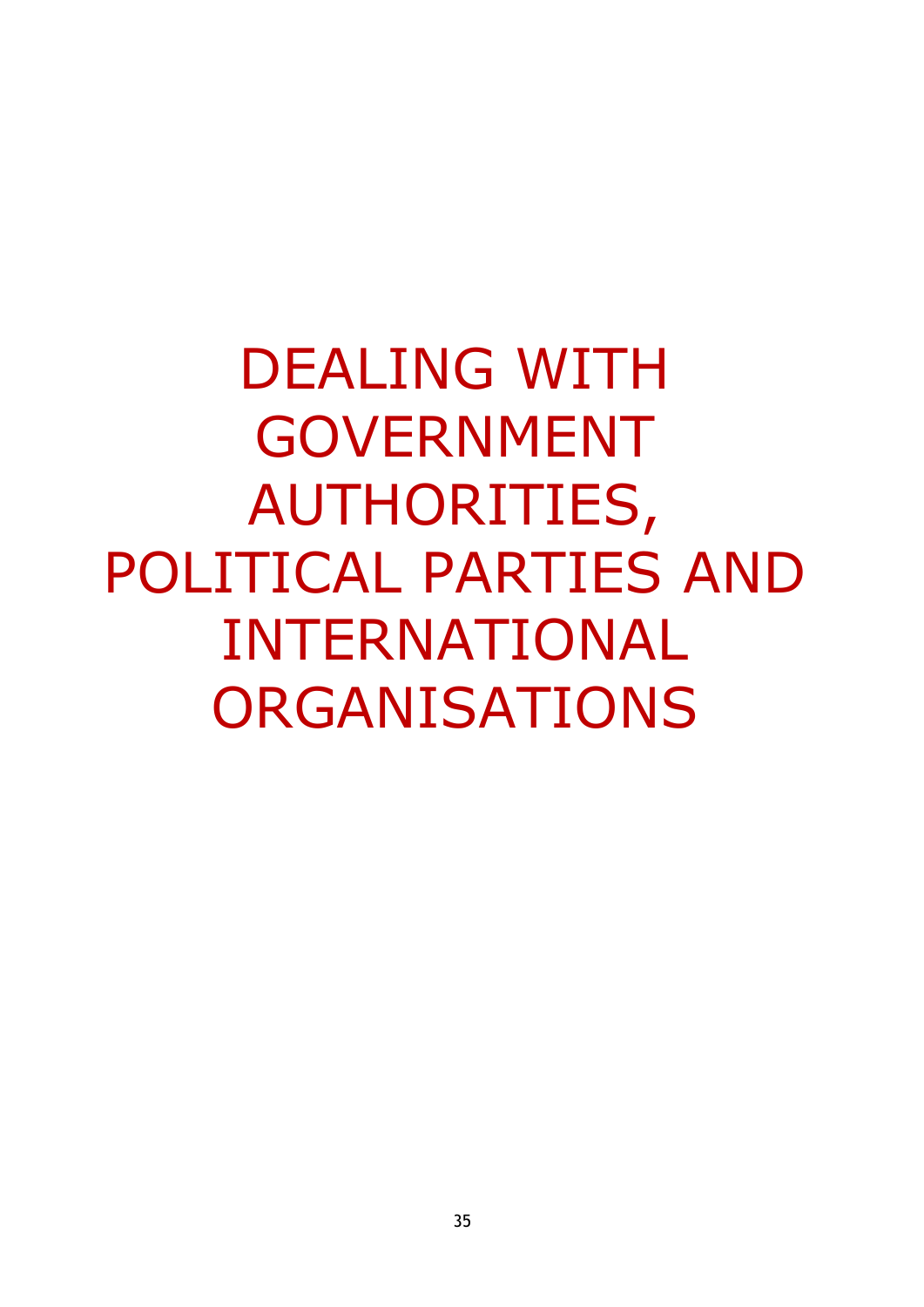## **12. DEALING WITH GOVERNMENT AUTHORITIES, POLITICAL PARTIES AND INTERNATIONAL ORGANISATIONS**

The Group strives to build transparent and fair relationships with government agencies, public officials and international organisations. Appropriate action must be taken to comply with the applicable laws and regulations in all countries, in which the Group operates, as well as the Group's relevant policies and procedures.

#### **12.1 Dealing with Regulators and Government Agencies**

Your department or operating unit may be subjected to formal or informal queries, surprise inspections, investigations or raids by regulators and government agencies. In any of these events, Employees are expected to recognise the proper procedures in engaging with our stakeholders, including the notification and necessary approval requirement, where applicable.

#### **12.2 Political Activities**

You have the right to participate as individuals in the political process. Your participation shall be carried out entirely on your own accord, by your own volition, in your own time and with your own resources. Your political opinions must be clearly delivered as personal opinions and not representative of the Group's position.

Any Employee who wishes to hold any key position as office bearer in any political party must disclose and obtain prior approval from the Group Managing Director or the Group Chief Executive Officer. Those who wish to actively participate full time in politics or are nominated as candidates in any election or are elected as representatives in the Federal or State Legislative Body must resign from the Group.

Any Director who wishes to hold any key position as office bearer in any political party must disclose this intention to the Board Chairman.

#### **12.3 Political Contributions**

The Group observes all applicable laws and regulations concerning political contributions in the countries that we operate in. You must not use company funds or resources to make any direct or indirect political contributions on behalf of the Group without approval from the Board. You should avoid from even having the appearance of making such contributions or expenditure to any political party, candidate or campaign.

Corporate political contributions are strictly regulated and must be approved by the Board. If you wish to contribute your own time or money to any political activity, it shall be deemed as an entirely personal and voluntary decision.

Political contributions or expenditures include, but not limited to:

- Paying for advertisements and other political campaign expenses;
- Buying tables for fundraising dinners organised by a political party; and/or
- Loaning Employees to support political events during working hours.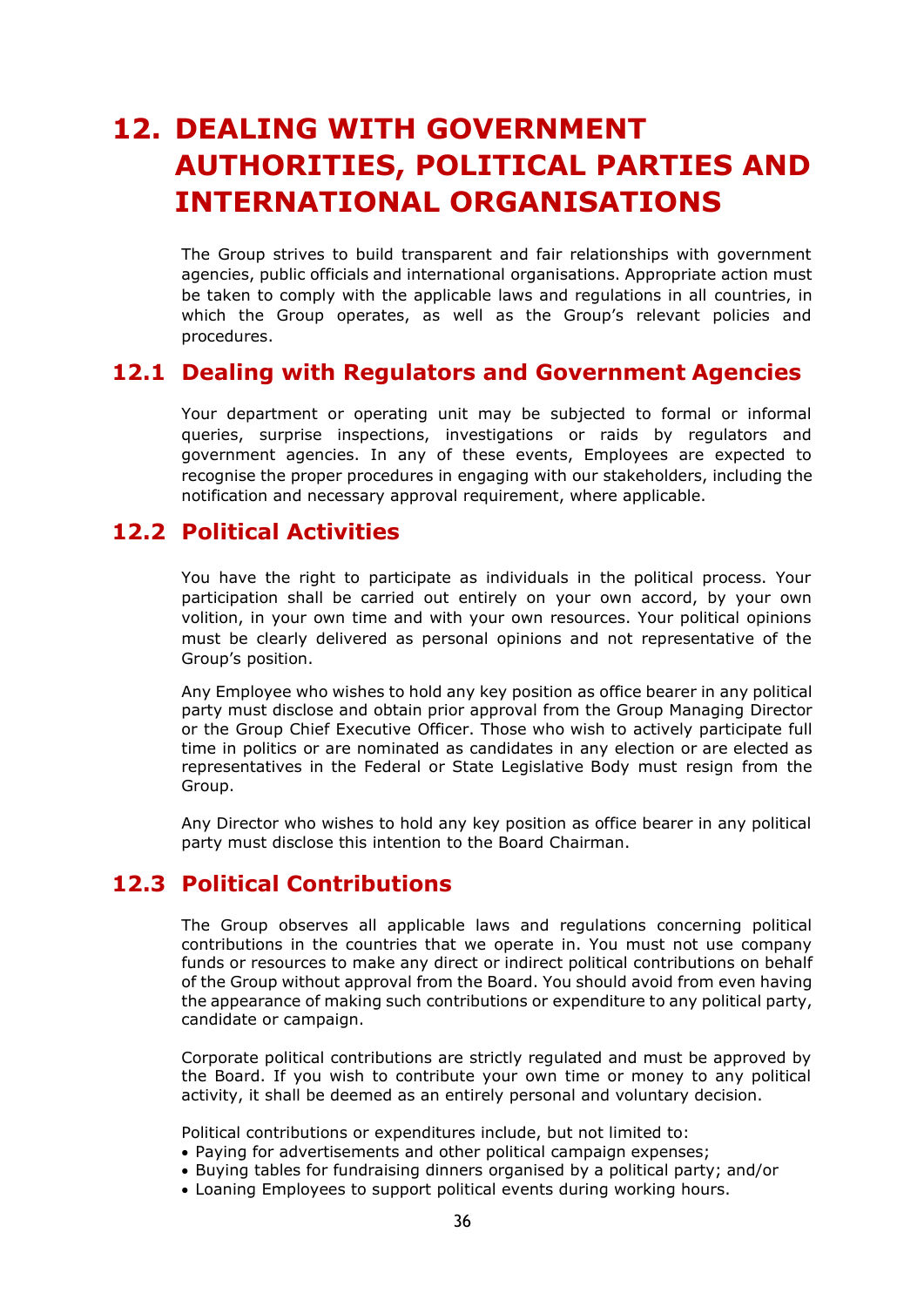#### **12.4 Anti-Money Laundering and Anti-Terrorism Financing**

Money laundering is the process of hiding the true nature or source of illegally obtained funds (such as from the drug trade or terrorist activities) and passing it surreptitiously through legitimate business channels by means of bank deposits, investments, or transfers from one place (or person) to another.

Anti-money laundering provisions are designed to help prevent legitimate businesses from being used by criminals for this purpose, and to assist law enforcement agencies to trace and recover criminal assets and terrorist funding.

The Group prohibits your involvement in money laundering activities, either directly or indirectly. The activities may include, but not limited to the following:

- Payments made in currencies that differ from invoices;
- Attempts to make payment in cash or cash equivalent (out of normal business practice);
- Payments made by third parties that are not parties to the contract; and
- Payments to or accounts of third parties that are not parties to the contract.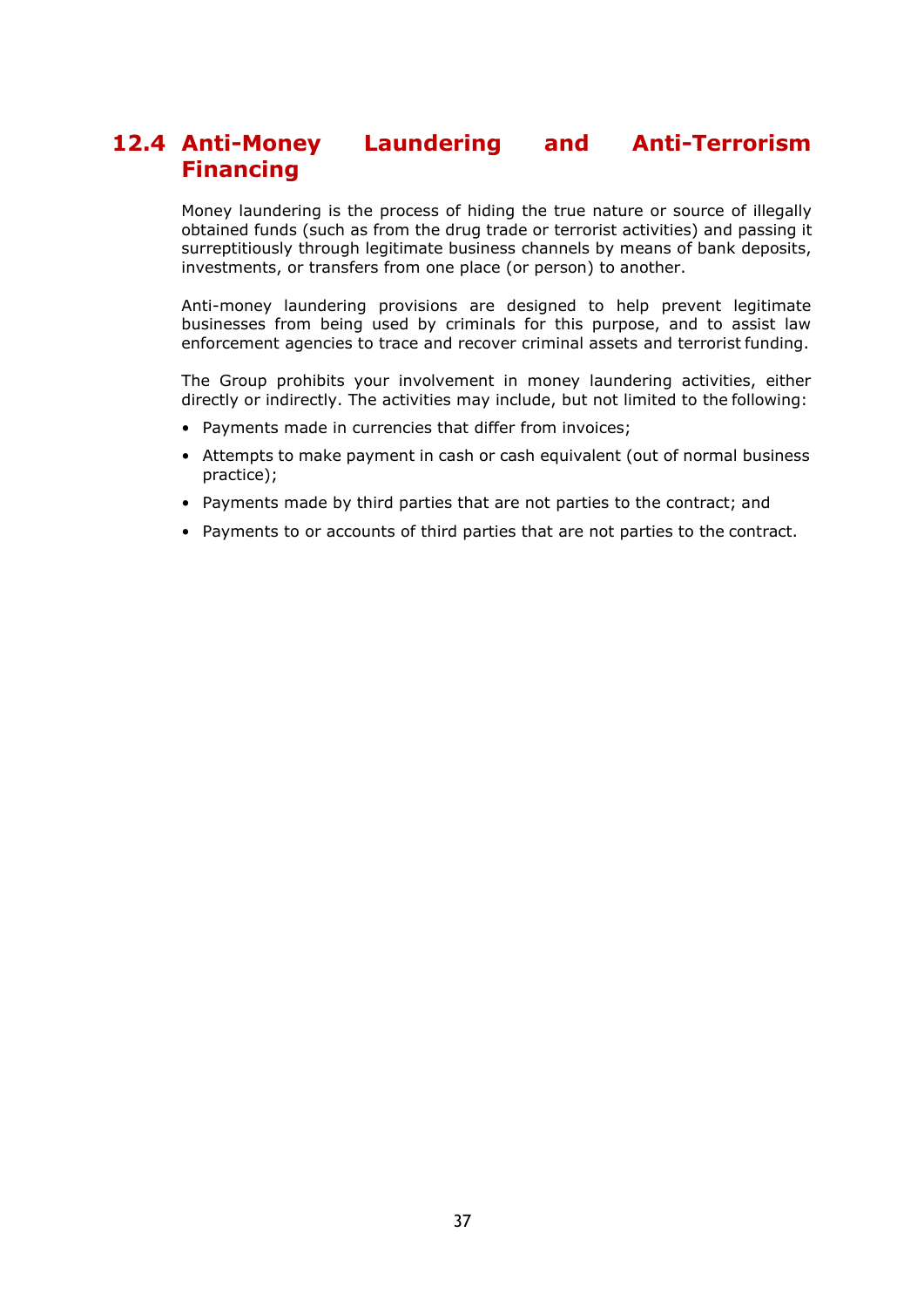# ADMINISTRATION OF THE COBC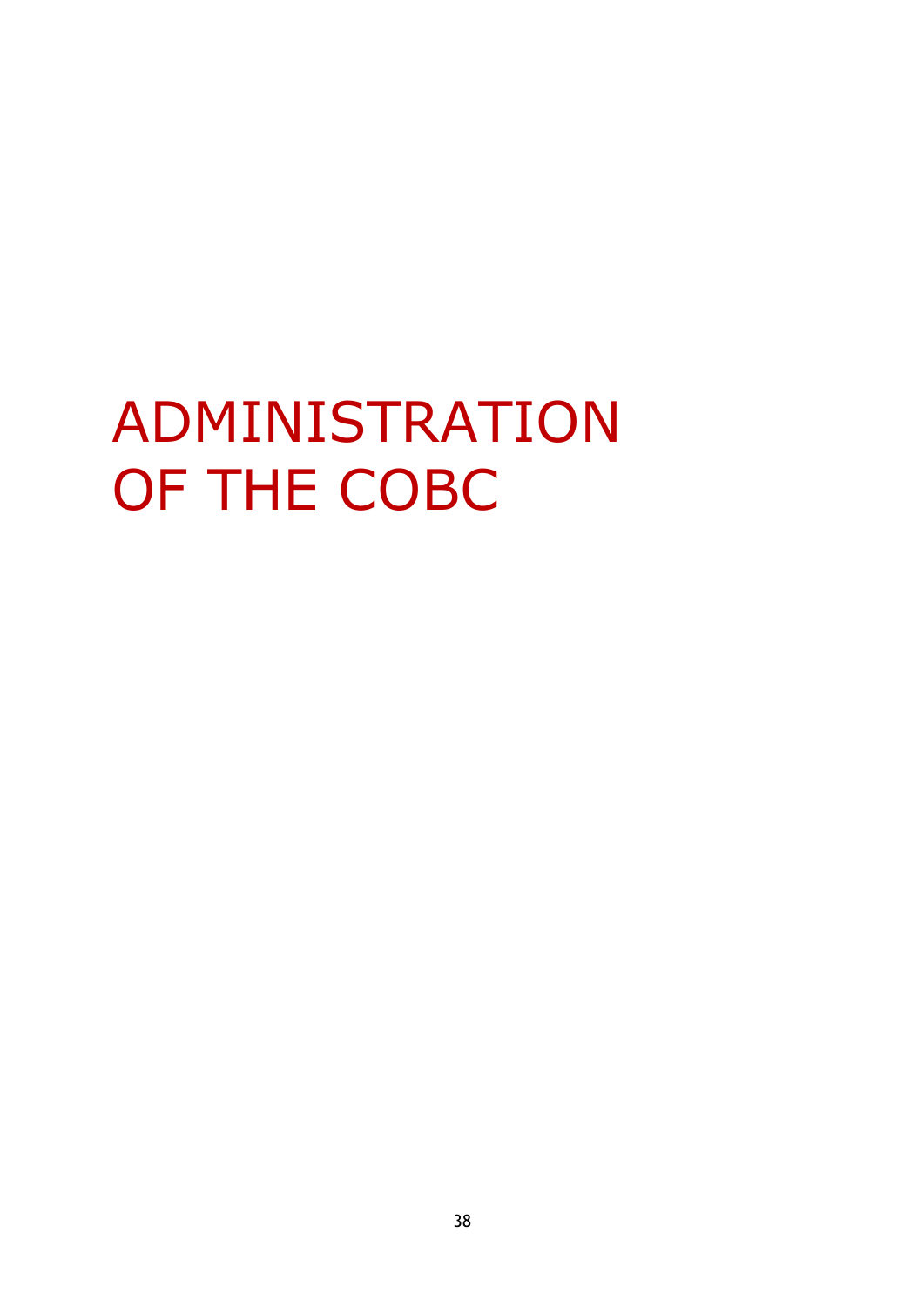## **13. ADMINISTRATION OF THE COBC**

#### **13.1 Where to Get Guidance**

You can seek advice from the Group Compliance Officer if you are uncertain as to the interpretation or application of this handbook.

#### **13.2 Raising a Concern or Reporting a Violation**

Each of us has a responsibility to ensure that any instance of actual or suspected violation of the COBC is reported promptly.

The Group practises an open door policy and encourages you to share your questions, concerns or suggestions with someone who can address them properly. In most cases, your immediate superior is in the best position to address any concerns.

When you raise a concern or report a violation, your identity will be kept confidential. However, your consent will be sought should there be a need to disclose your identity for investigation purposes. Please take note that the investigation may be impacted if you do not provide your consent or if you choose to remain anonymous.

The Group expects all parties to act in good faith and have reasonable grounds when reporting a concern or issue. If allegations are proven to be malicious, parties responsible may be subject to appropriate action, up to and including legal action, where applicable.

#### **13.3 No Retaliation**

The Group does not tolerate retaliation against individual who discloses any actual or suspected violations in good faith. You will not suffer harassment, retaliation or adverse employment consequence for speaking up or cooperating in an investigation. A Director or an Employee who retaliates against others (including Counterparties and Business Partners) who make a report in good faith will be subject to disciplinary action up to and including termination of employment or dismissal.

#### **13.4 Investigation of Potential COBC Violations and Disciplinary Actions**

The Group takes all reports and incidents of possible violations to the COBC seriously and shall investigate them thoroughly in accordance with the relevant investigation procedures. Appropriate disciplinary actions shall be taken where violations have been proven.

In respect of Directors and Employees who are found to be in breach of the COBC, they will be dealt with in accordance with the Group's relevant policies and procedures.

All reports made on a possible violation shall be treated in a confidential manner, with disclosure limited to conduct a full investigation of the alleged violation. Disclosure of reports to individuals who are not involved in the investigation will be viewed as a serious disciplinary offence which may result in disciplinary action, up to and including termination of employment or dismissal.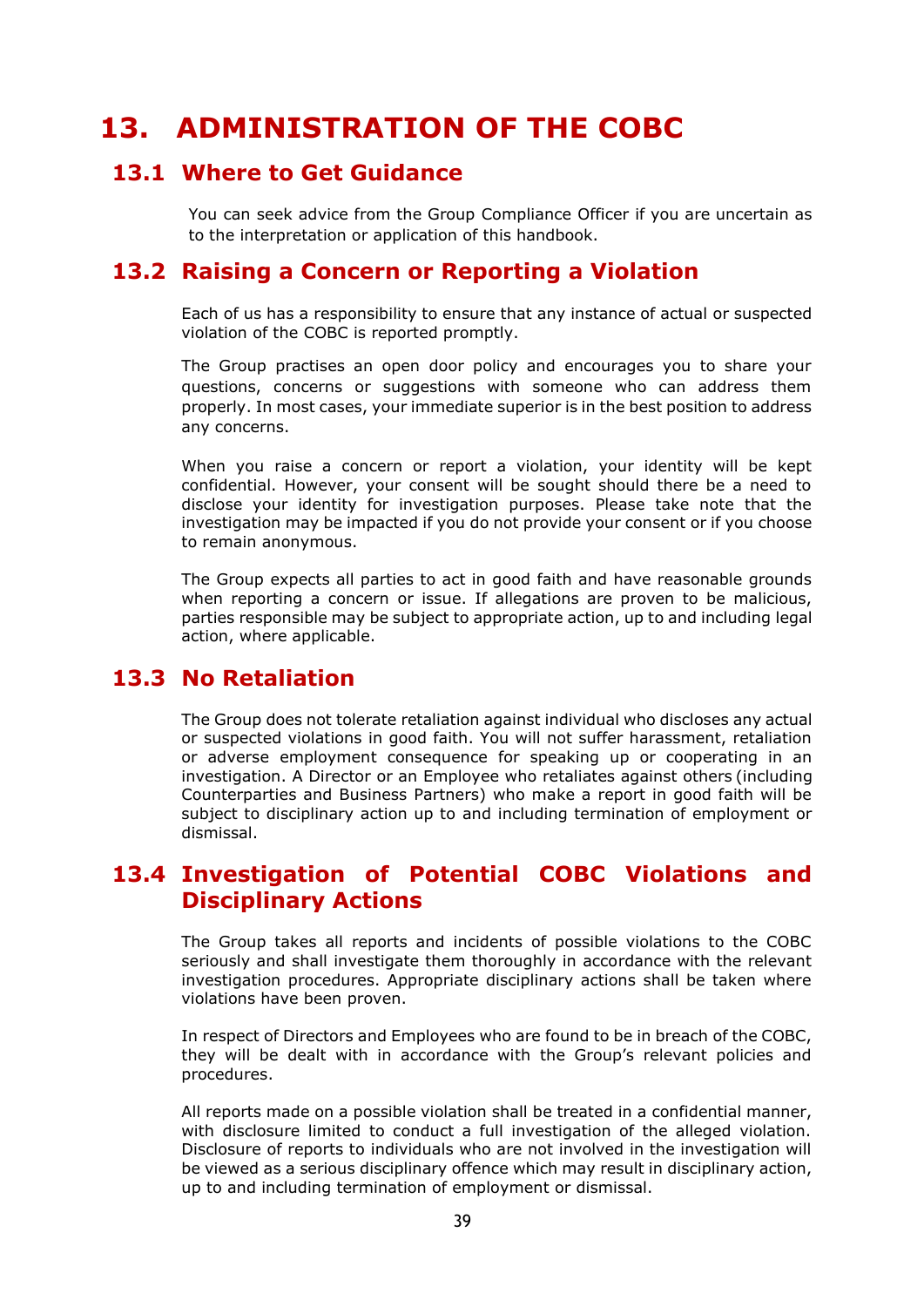#### **DEFINITIONS**

The definitions of the key terms used in this COBC handbook are as follows:

| <b>TERMS</b>                       | <b>DESCRIPTIONS</b>                                                                                                                                                                                                                                                                                                                                                                                                                                                                      |
|------------------------------------|------------------------------------------------------------------------------------------------------------------------------------------------------------------------------------------------------------------------------------------------------------------------------------------------------------------------------------------------------------------------------------------------------------------------------------------------------------------------------------------|
| Anti-bribery Laws                  | Laws that prohibit the offer of money, goods or services<br>to a person in order to persuade him to perform an<br>action, in many cases illegal, in the interests of the<br>person offering the bribe.                                                                                                                                                                                                                                                                                   |
| Anti-trust Laws                    | Laws intended to promote free competition in the market<br>place by outlawing monopolies.                                                                                                                                                                                                                                                                                                                                                                                                |
| Assets                             | Tangible or intangible resources controlled by the<br>enterprise as a result of past transactions or events and<br>from which future economic benefits are expected to flow<br>to the enterprise. Such resources shall include buildings,<br>sites, equipment, tools, supplies, communication<br>facilities, funds, accounts, computer programs,<br>information, technology, documents,<br>patents,<br>trademarks, copyrights, know-how and other resources<br>or property of the Group. |
| <b>Breach</b>                      | Behaviour that results in any form of disciplinary action<br>against a person or persons.                                                                                                                                                                                                                                                                                                                                                                                                |
| <b>Bribery</b>                     | A bribe is an inducement or reward (financial or<br>otherwise) offered, promised or given, directly or<br>indirectly, in order to gain any improper commercial,<br>contractual, regulatory, personal or other advantage.                                                                                                                                                                                                                                                                 |
| <b>Business Partner</b>            | Any party with which the Group has a commercial<br>relationship with but is not in a position to exercise a<br>significant or controlling influence over, such as<br>customers, Joint Ventures (non-controlling interest) and<br>business alliances.                                                                                                                                                                                                                                     |
| Cash Equivalent                    | An asset, such as property or stock, that has a realisable<br>cash value equivalent to a specific sum of money, or an<br>asset that is easily convertible to cash, for example, a<br>Treasury bill.                                                                                                                                                                                                                                                                                      |
| Code of Business Conduct<br>(COBC) | A set of guidance aimed at governing the business<br>conduct of Directors, Employees and Counterparties.                                                                                                                                                                                                                                                                                                                                                                                 |
| Competitors                        | Competitors are persons or entities that render the same<br>or very similar services or supply the same or similar                                                                                                                                                                                                                                                                                                                                                                       |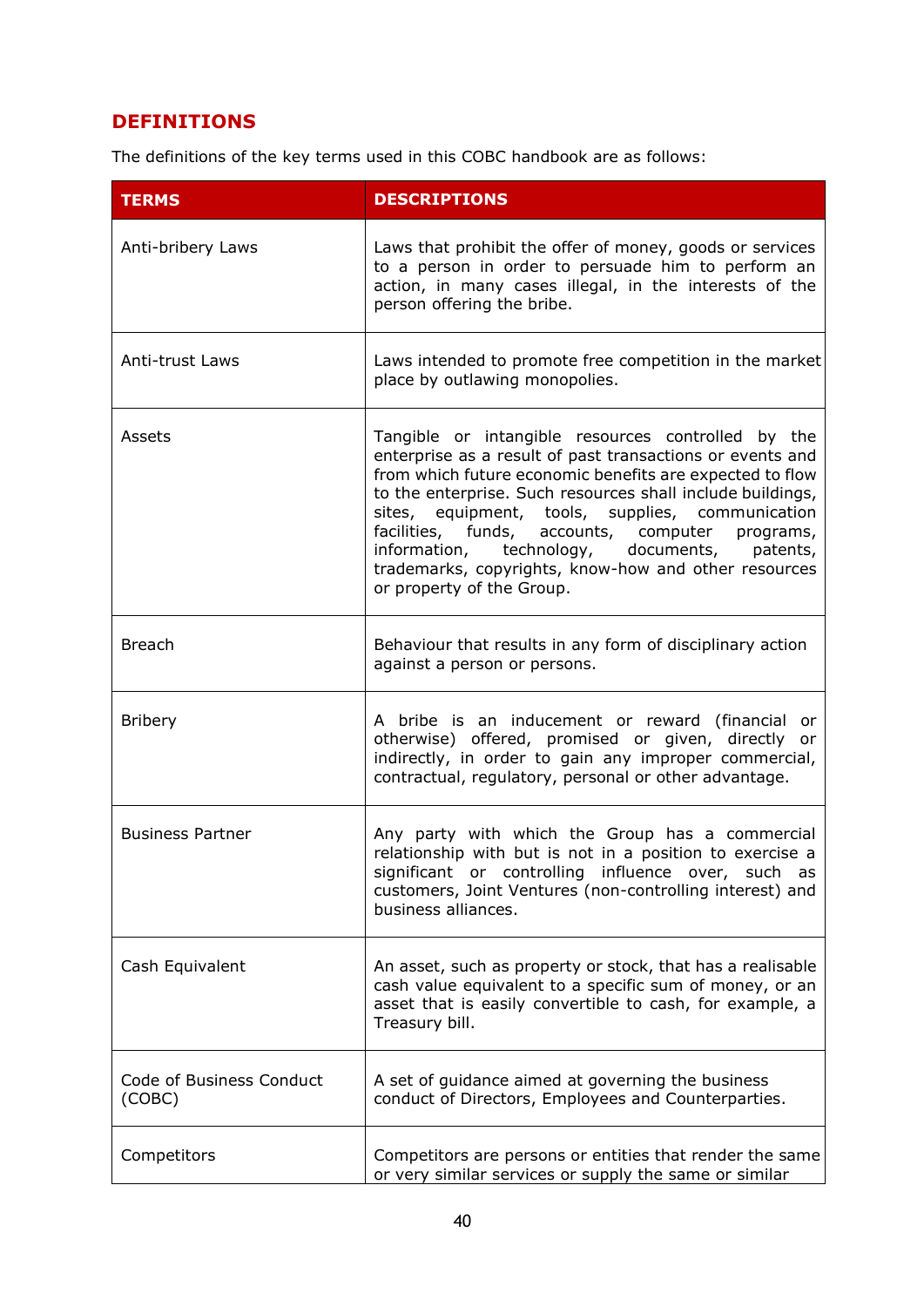| <b>TERMS</b>             | <b>DESCRIPTIONS</b>                                                                                                                                                                                                                                                                                                                                                                                                                                                                                                                                                                                                                                                                                                                                                                  |
|--------------------------|--------------------------------------------------------------------------------------------------------------------------------------------------------------------------------------------------------------------------------------------------------------------------------------------------------------------------------------------------------------------------------------------------------------------------------------------------------------------------------------------------------------------------------------------------------------------------------------------------------------------------------------------------------------------------------------------------------------------------------------------------------------------------------------|
|                          | products as the Group in any one or a number of business<br>environments.                                                                                                                                                                                                                                                                                                                                                                                                                                                                                                                                                                                                                                                                                                            |
| Confidential Information | Any information in any form whatsoever not generally<br>known, and propriety to the Group including but not<br>limited to information relating to their processes,<br>operations, trade, products, research, development,<br>manufacture, purchasing, business,<br>business<br>prospects, transactions, affairs, activities, know-how,<br>Intellectual Property, accounting, finance, planning,<br>operations, customers data, engineering, marketing,<br>merchandising<br>and<br>selling,<br>proprietary trade<br>information, payroll figures,<br>personal data<br>of<br>Employees, customers' list, records, agreements and<br>information, technical and other related information,<br>and any books, accounts and records kept by the<br>Group for the purpose of its business; |
|                          | All information disclosed to a Director or an Employee<br>$\bullet$<br>or to which the Director or Employee obtains access<br>during his/ her tenure which he/she has reason or<br>ought to have reason to believe to be confidential<br>information, shall be presumed to be confidential<br>information and shall include (but shall not be limited<br>to) price lists, business methods, customer history,<br>records, information and inventions; and<br>Any such information as described above which relate                                                                                                                                                                                                                                                                    |
|                          | to any of the Group's suppliers, agents, distributors<br>and customers.                                                                                                                                                                                                                                                                                                                                                                                                                                                                                                                                                                                                                                                                                                              |
| <b>Connected Persons</b> | A family member of that business partner or official,<br>ப<br>including his/her spouse, parent, child (including<br>adopted child and stepchild), brother, sister and the<br>spouse of his/her child, brother or sister;                                                                                                                                                                                                                                                                                                                                                                                                                                                                                                                                                             |
|                          | $\Box$ A body corporate which is associated with that<br>business partner or official;                                                                                                                                                                                                                                                                                                                                                                                                                                                                                                                                                                                                                                                                                               |
|                          | $\Box$ A trustee of a trust (other than a trustee for an<br>Employee share scheme or pension scheme) under<br>which that business partner or official or a member<br>of his/her family is a beneficiary; or                                                                                                                                                                                                                                                                                                                                                                                                                                                                                                                                                                          |
|                          | A partner of that business partner or official or a<br>$\Box$<br>partner of a person connected with that business<br>partner or official.                                                                                                                                                                                                                                                                                                                                                                                                                                                                                                                                                                                                                                            |
| Contract                 | An agreement that legally obliges a party to do, or not to<br>do, a certain thing. Examples of contracts include sales<br>and purchase contracts, service contracts and others.                                                                                                                                                                                                                                                                                                                                                                                                                                                                                                                                                                                                      |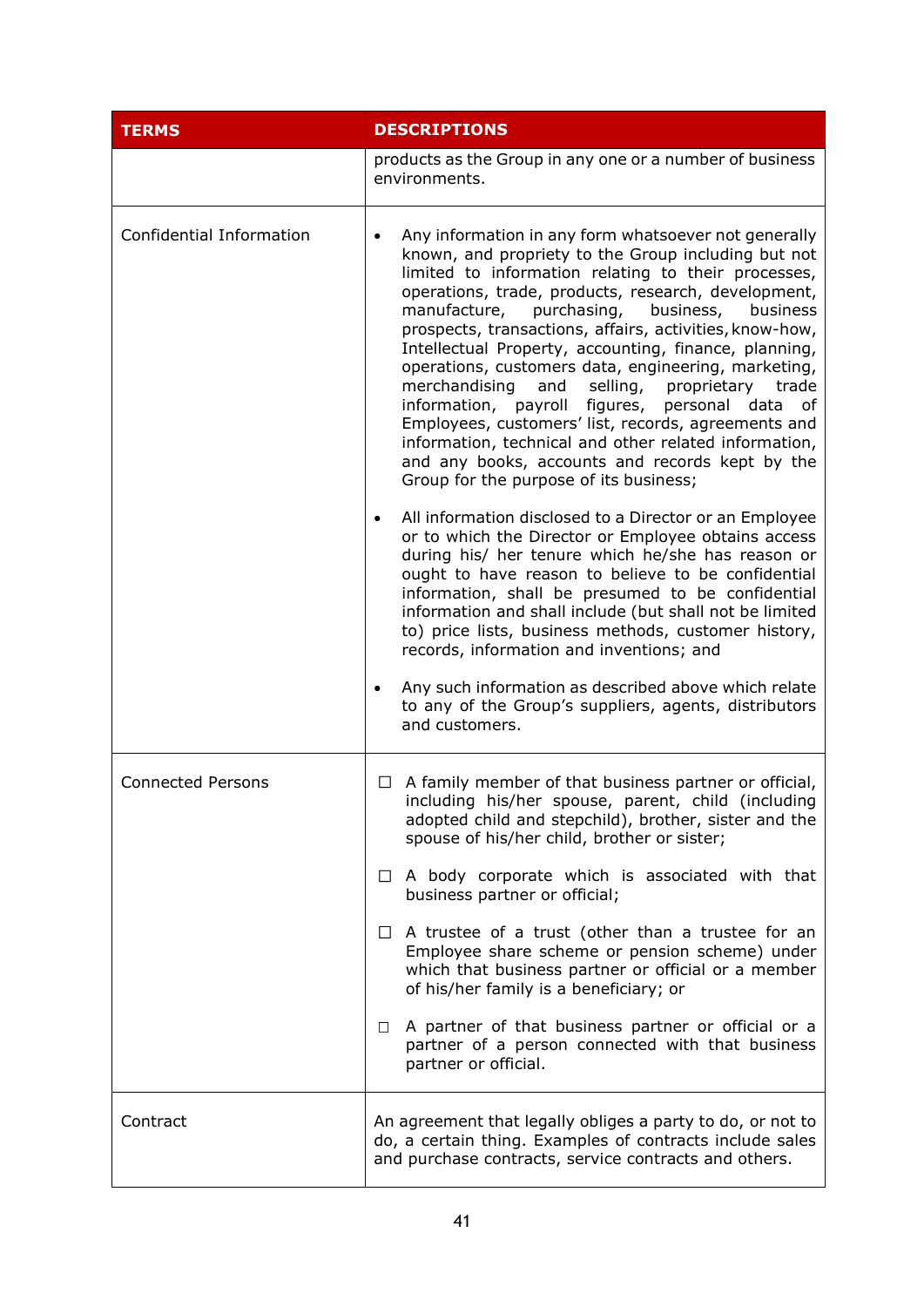| <b>TERMS</b>                | <b>DESCRIPTIONS</b>                                                                                                                                                                                                                                                                                                                                                                    |
|-----------------------------|----------------------------------------------------------------------------------------------------------------------------------------------------------------------------------------------------------------------------------------------------------------------------------------------------------------------------------------------------------------------------------------|
| Counterparties              | Joint Ventures (controlling interest), Consultants,<br>agents, contractors and goods/ service providers of the<br>Group who have direct dealings with the Group.                                                                                                                                                                                                                       |
| Customers                   | Customers are persons or entities to which the Group<br>provides products or render services to and includes<br>potential customers.                                                                                                                                                                                                                                                   |
| <b>Directors</b>            | Directors include all independent and non-independent<br>Directors, executive and non-executive Directors of the<br>Group and shall also include alternate or substitute<br>Directors.                                                                                                                                                                                                 |
| Employees                   | Employees shall encompass all personnel including senior<br>management, managers, executives and non-executives<br>under the employment of the Group who are non-<br>Directors. This also covers temporary staff and interns.                                                                                                                                                          |
| <b>Ethics</b>               | Refers to standards of conduct, which indicate how to<br>behave, based on moral duties and virtues arising from<br>principles of right and wrong. Ethics involve two aspects<br>namely the ability to distinguish right from wrong and the<br>commitment to do what is right.                                                                                                          |
| <b>Family Members</b>       | Shall include the Director's or Employee's spouse, parent,<br>child (including adopted child and step child), brother,<br>sister and the spouse of his/her child, brother or sister.                                                                                                                                                                                                   |
| Fraud                       | A false representation of a matter of fact, whether by<br>words or by conduct, by false or misleading allegation, or<br>by concealment of what should have been disclosed, that<br>deceive or is intended to deceive another person.                                                                                                                                                   |
| <b>Government Officials</b> | Government Officials are defined broadly to include<br>officers or employees acting on behalf of a government<br>or public body or agency. It could also refer to officers or<br>employees of a government international organisation,<br>such as the United Nations. It also includes political<br>officials or employees of political parties or candidates for<br>political office. |
| Harassment                  | Any direct or indirect action, conduct or behaviour which<br>any individual or group of individuals finds abusive,<br>humiliating, intimidating or hostile, whether verbal,<br>physical or visual.                                                                                                                                                                                     |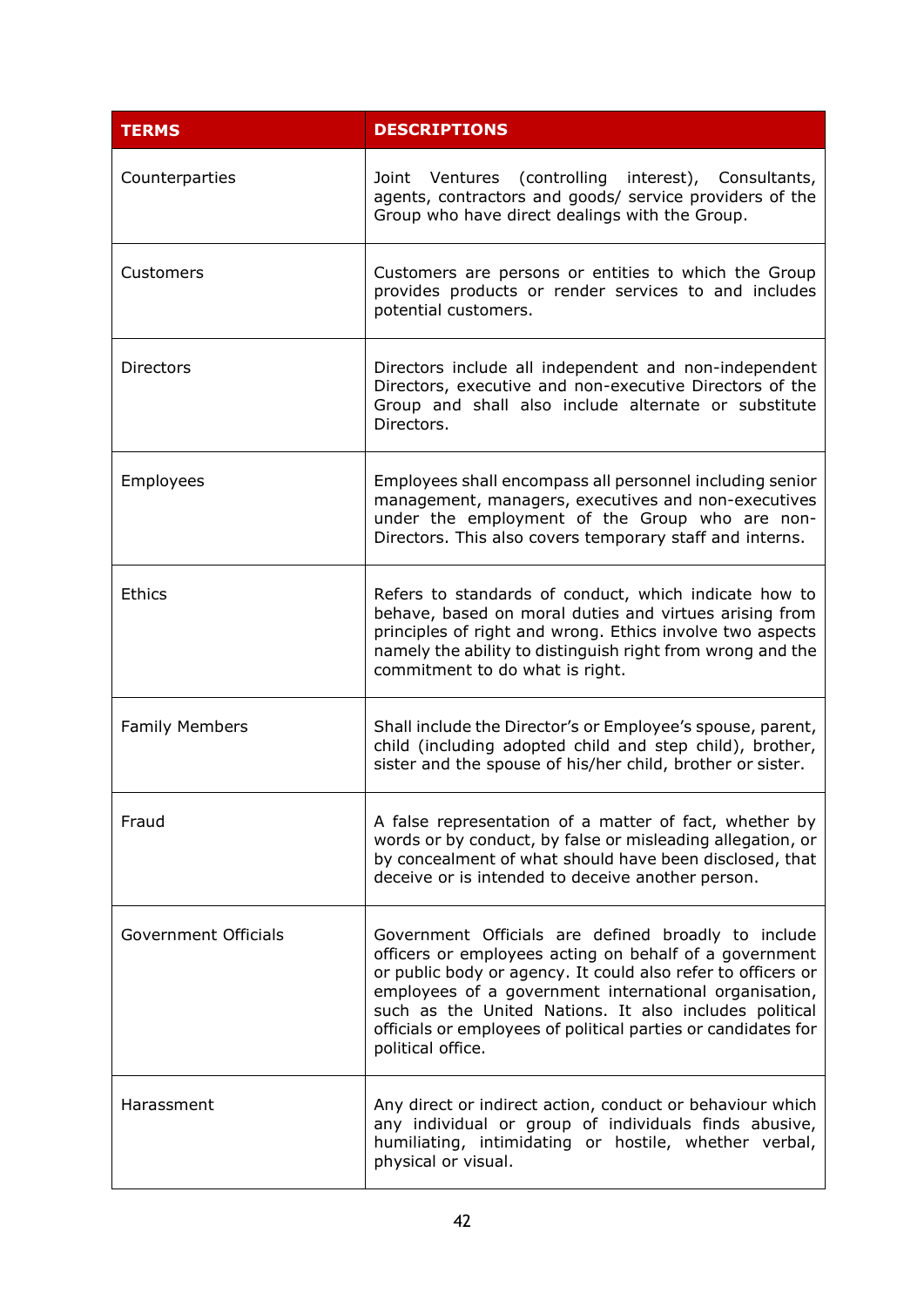| <b>TERMS</b>                 | <b>DESCRIPTIONS</b>                                                                                                                                                                                                                                                                                                                                                                                                                                                                                                                                                              |
|------------------------------|----------------------------------------------------------------------------------------------------------------------------------------------------------------------------------------------------------------------------------------------------------------------------------------------------------------------------------------------------------------------------------------------------------------------------------------------------------------------------------------------------------------------------------------------------------------------------------|
| <b>Intellectual Property</b> | Proprietary business or technical information of value<br>protected by patent, trademark, copyright, or trade<br>secret laws.                                                                                                                                                                                                                                                                                                                                                                                                                                                    |
| Political Party              | A group of people organised to acquire and exercise<br>political power.                                                                                                                                                                                                                                                                                                                                                                                                                                                                                                          |
| Proprietary Information      | Proprietary Information is information held by a person<br>or entity concerning the know-how, trade secrets or other<br>information of any kind, whether in printed or electronic<br>format, including but not limited to Intellectual Property<br>rights, technical information, business processes, sales<br>forecasts, marketing strategies, customer lists or<br>potential customer information, financial records or<br>operations which is regarded as being confidential in<br>nature (whether or not labelled as confidential) and<br>belongs to and owned by the Group. |
| Retaliation                  | Action by way of unfair, unlawful or otherwise<br>inappropriate reprisal taken in return of an actual or<br>perceived injury or offence.                                                                                                                                                                                                                                                                                                                                                                                                                                         |